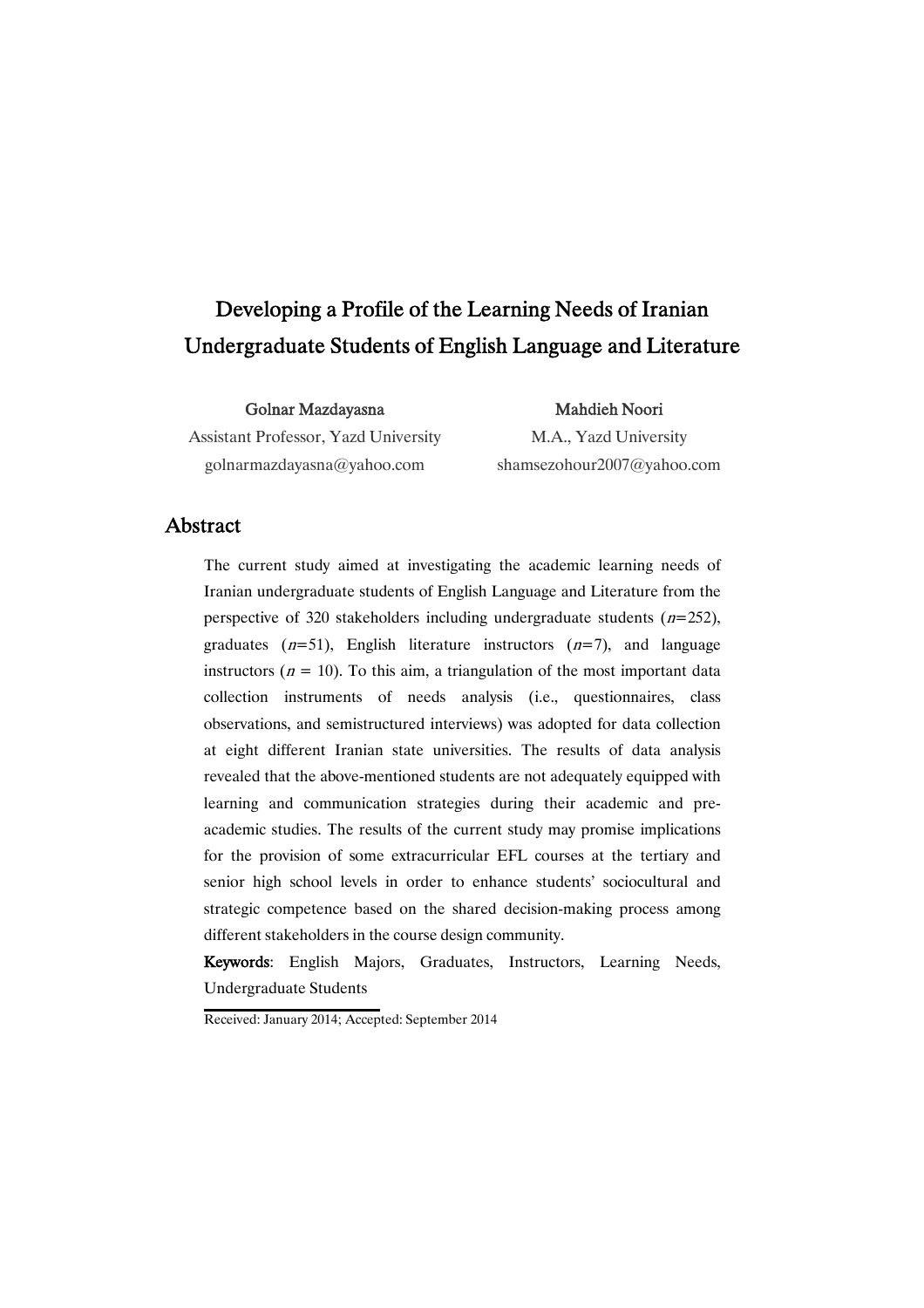## 1. Introduction

The diversity of the needs of EFL learners has long been acknowledged throughout the history of needs analysis literature. The recognition of these needs along with the importance of accountability in language education accompanied by the vast spread of information in the present century has seriously questioned the concept of a one-fits-all-approach in language teaching (Hyland, 2006; Long, 2005). Consequently, great demands have been made for careful needs analysis studies as prerequisites for focused and effective course designs in the field of foreign language education in an attempt to meet the social, cognitive, and linguistic requirements of changing academic learning situations (Dudley-Evans & St Johns, 1998; Long, 2005).

The significance of identification of learner needs and the evolving history of needs analysis have led to the development of different approaches to this phenomenon namely, the sociolinguistic model, the systemic approach, the learning-centred approach and the task-based approach. One of these wellsupported approaches is the learning-centred approach as proposed by Hutchinson and Waters (1987), which as its name indicates, focuses on how learners learn the target language or what they require in order to learn it effectively.

According to the learning-centred approaches to language teaching, learners and their needs, attitudes, beliefs, preferences, background knowledge, learning strategies and styles, motivation, perceived difficulties, and expectations towards the target language learning should be taken into consideration in an attempt to develop effective course design and materials development (Kaewpet, 2009). When learners' context-specific needs are determined with great precision, they can inform appropriate teaching materials and methodologies accordingly (Basturkmen, 2006, 2010; Benesch,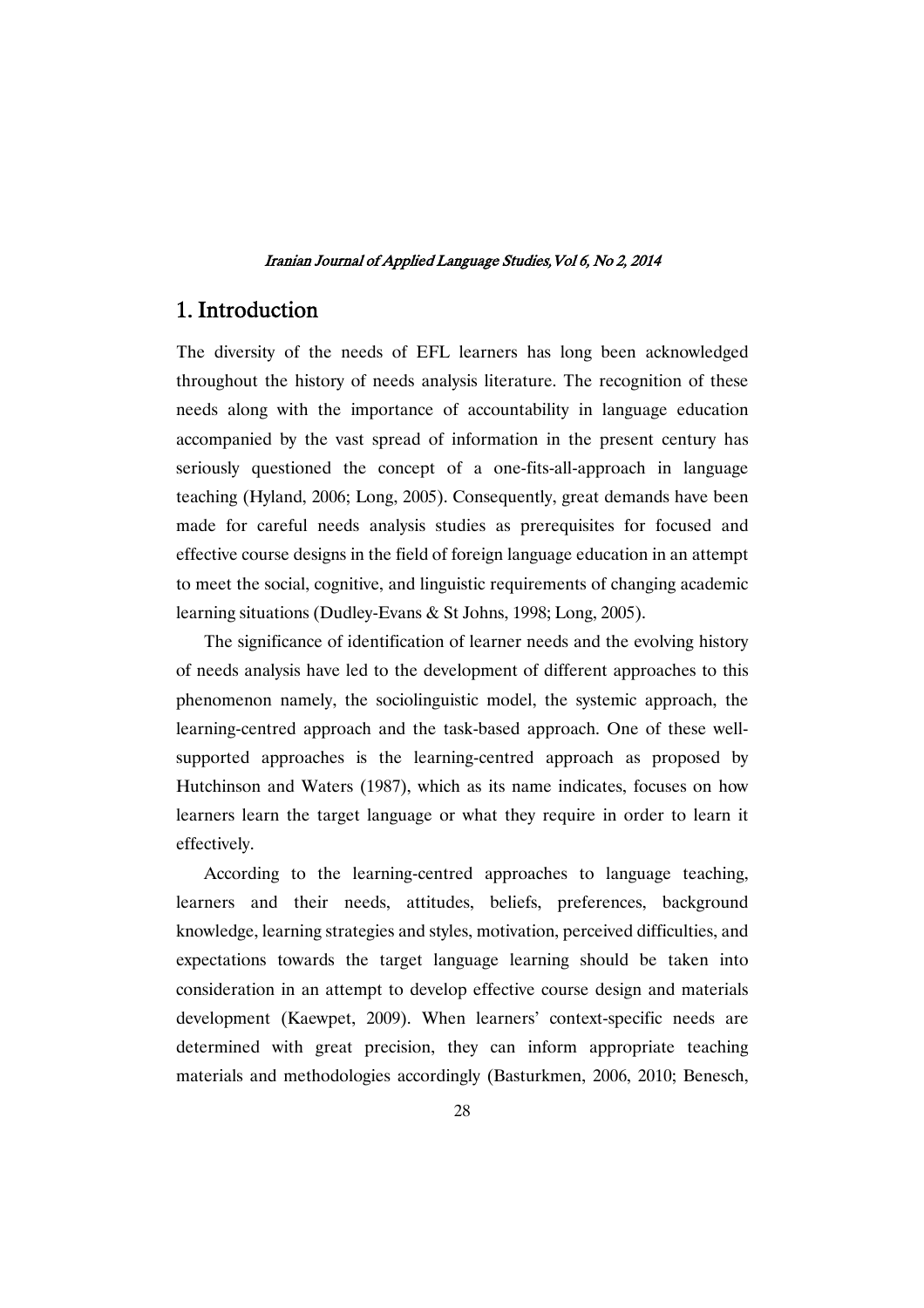2001; Vandermeeren, 2005). In this sense, needs analysis is valuable not only for learners' language instruction but also for language teachers' training (Long, 2005; Lytle, 1988; Vandermeeren, 2005).

Due to the significance of accountability considerations in the field of ELT as well as the desire to specify learner needs in ESP/EAP programs in a precise manner, many researchers have conducted needs analysis studies worldwide in general and in Iran in particular. For instance, Kavaliauskiene and Uzpaliene (2003) explored the academic English needs of Law students in order to adjust the curriculum of ESP courses accordingly. The results of the study revealed that the students primarily needed English for fluent oral communication, personal development, and improving their vocabulary, grammar, listening, and writing. In addition, the students reported their preference for more intensive English classes in which there are opportunities for group activities under the teacher's guidance.

Xiao (2007) explored the learning needs of Chinese English major undergraduates and graduates. The results revealed that while a good majority of the students mainly preferred group work and small discussion groups in their English classes, they held negative attitudes regarding class participation and hence preferred to be silent unless being asked to answer. The reasons that they gave for doing so were their own perceptions of being mentally active in the classroom, being afraid of making mistakes, focusing on accuracy rather than fluency in speaking, accepting teachers' authority, or uninteresting and unchallenging questions raised in their classes. Furthermore, they admitted their preference for student-centred classes, English culture learning as well as an occasional use of the first language (L1) in English literature classes. On the other hand, they expressed their dissatisfaction with the present decontextualized teaching methodologies, their learning styles, few English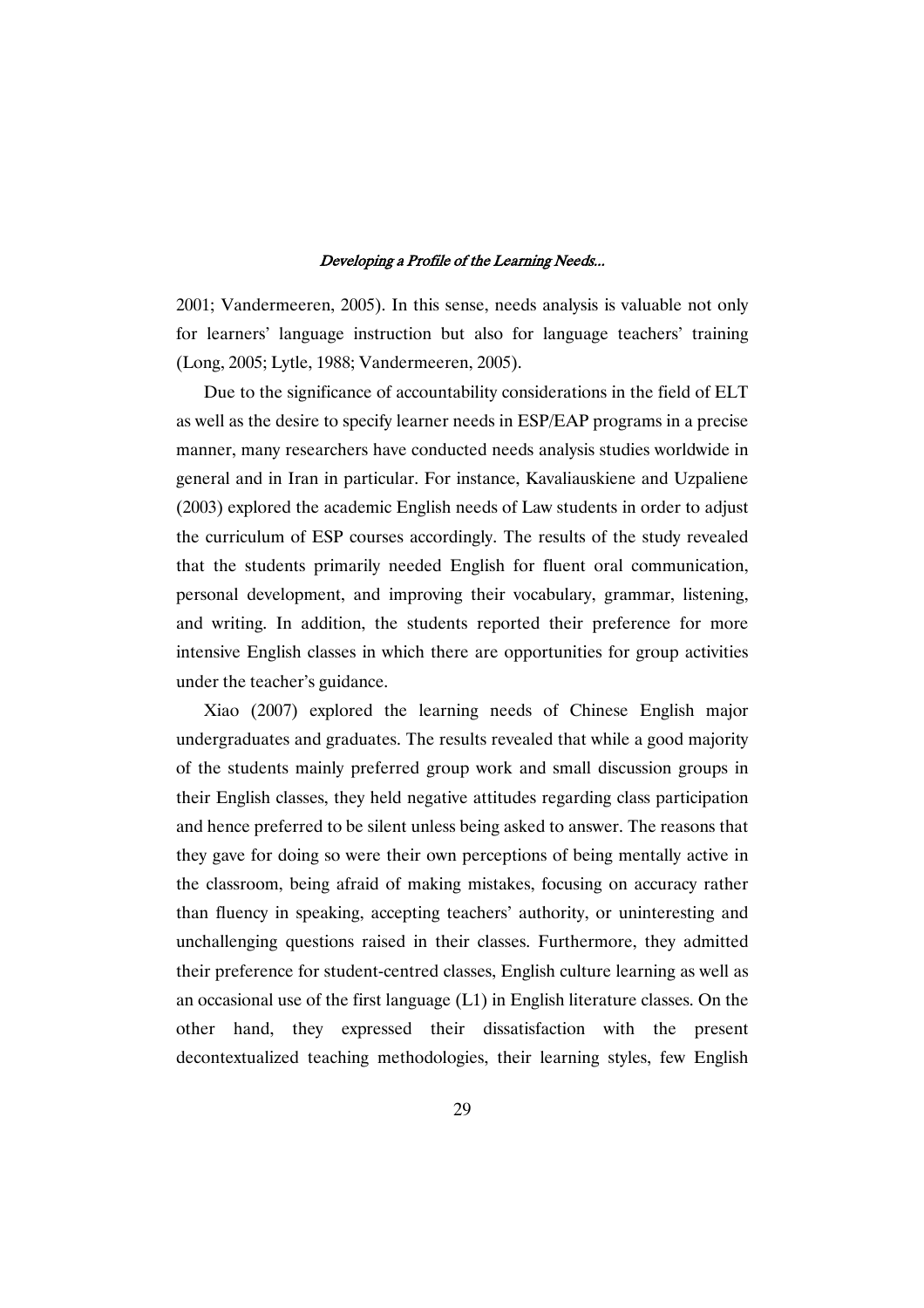speaking opportunities, inadequate linguistic knowledge, and ineffective textbooks for EFL and culture learning, and uncertainties regarding their future occupations which had subsequently led to the decline of their motivation. Mazdayasna and Tahririan (2008) examined the foreign language learning needs, lacks, and wants of undergraduate Iranian students of Medical Sciences. The results revealed that most of the students attached a great importance to the improvement of their English proficiency skills in general and particularly their four language skills as reading followed by listening, speaking, and writing in order to make them ready for their specialized courses. Furthermore, they expressed their dissatisfaction with a large number of students in ESP classes, inadequate number of ESP courses, inefficient teaching methodologies, and evaluation methods, the limited amount of foreign culture taught in ESP classes as well as ineffective textbooks.

The significance of the current study stems from the concern echoed by Basturkmen (2010) that it is the responsibility of course designers to exactly identify learners' needs in terms of the tasks, skills, language, and behaviours which are required by their present or future target situations.

However, the language needs of English majors at the undergraduate level in nonnative contexts as typical EFL learners are not sufficiently taken into account due to the prevalent preconception that they have to know everything anyway (Kormos, Kontra, & Csolle, 2001). Although majority of these students start their academic studies while they are equipped with fair command of general English knowledge, some other students seriously lack sufficient knowledge to tackle their courses. This fact refers to the inefficiency of the Specialized English University Entrance Examination as a placement test which can select among proficient and nonproficient applicants for English academic studies. To further complicate the issue, due to the fact that little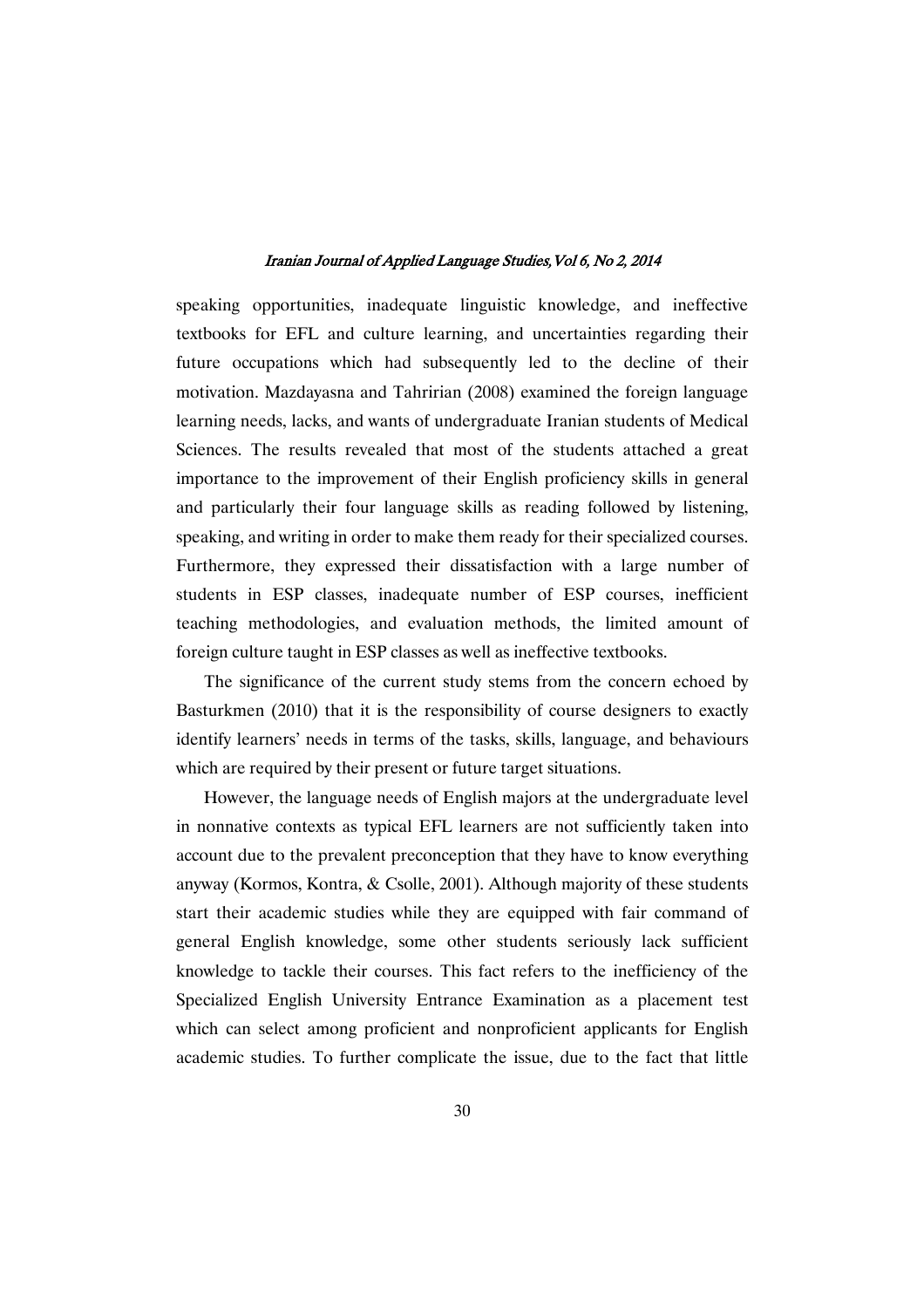attention has been paid to needs analysis in this context worldwide, it seems that course design and curriculum development in this regard have been based on the intuitions of administrators, course designers, and curriculum developers.

Most importantly, to the best of the researchers' knowledge, no study has been conducted yet to examine the academic learning needs of Iranian undergraduate students of English Language and Literature as perceived by different stakeholders in different Iranian state universities. In order to fill this serious gap, the current study aimed at addressing the following research questions:

- 1. What are the academic learning needs of Iranian undergraduate students of English Language and Literature?
- 2. Is there any significant difference between the views of different stakeholders regarding the learning needs of the above-mentioned students?

## 2. Method

## 2.1. Participants

Four groups of stakeholders including undergraduate students  $(n=252)$ , graduates  $(n=51)$ , English literature instructors  $(n=7)$ , and language instructors  $(n=10)$  from eight different Iranian state universities took part in the questionnaire phase of the current study. On the whole, a good majority of the participants (71.9%,  $n=230$ ) were females and the remaining 28.1%  $(n=90)$  were males. Most of the undergraduate students who participated in the present study were between an age range of  $18-22$  years  $(66.1\%)$ ,  $23-27$ years (28.6%), and the remaining 5.3% were more than 28 years old. They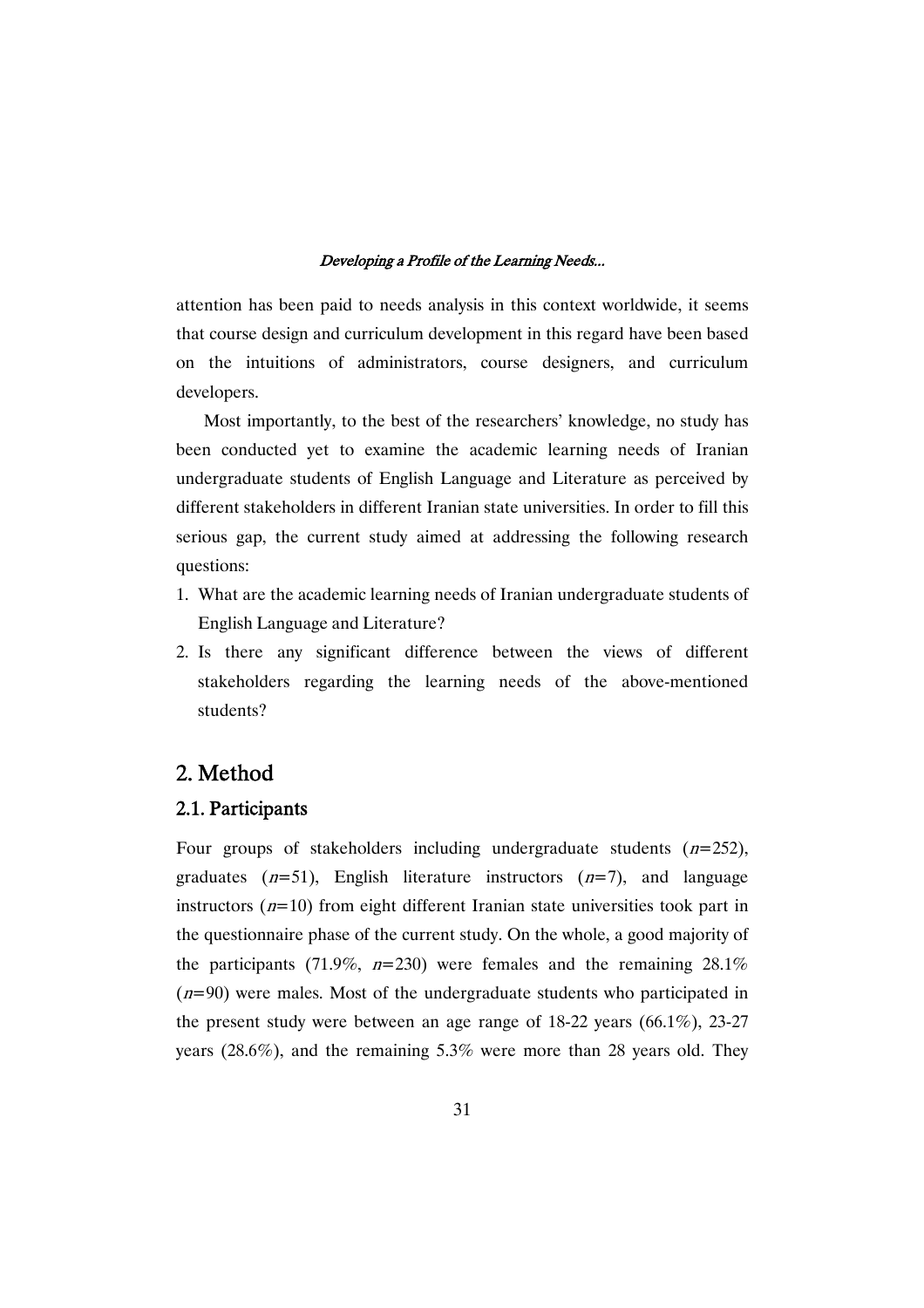included sophomores (44.8%,  $n=113$ ), juniors (26.6%,  $n=67$ ), and senior students (28.6%,  $n=72$ ). Freshmen were excluded from this study since they were obviously incapable of recognizing their academic learning needs (Deutch, 2003). Besides, some graduates of the four previous academic years of 2009-2012 who were between an age range of 23-27 years  $(n=46)$  and more than 28 years  $(n=5)$  comprised the participants of this study.

Table 1 offers an overview of the distribution of the participants of this investigation.

| University      | Undergraduate  | Graduates      | English        | English        | Total          |
|-----------------|----------------|----------------|----------------|----------------|----------------|
|                 | students       |                | literature     | language       |                |
|                 |                |                | instructors    | instructors    |                |
| Yazd            | 123            | 31             | $\overline{c}$ | $\overline{4}$ | 160            |
| Shahid Beheshti | 63             |                | 1              | 2              | 66             |
| Isfahan         | 43             | 3              | 3              | 1              | 50             |
| Tehran          | 21             | 3              | 1              | $\overline{c}$ | 27             |
| Urmia           | $\overline{c}$ | 5              |                | 1              | 8              |
| Rafsanjan       |                | 5              |                |                | 5              |
| Kerman          |                | $\overline{c}$ |                |                | $\overline{c}$ |
| Shiraz          |                | 2              |                |                | $\overline{2}$ |
| Total           | 252            | 51             | 7              | 10             | 320            |

Table 1. A Profile of the Participants of the Needs Analysis Questionnaires

With regard to the interview phase of the study, a total number of 58 stakeholders (i.e., 32 undergraduate students, 20 graduate students, three content instructors, and three language instructors) were interviewed at the English Department of Yazd University, Iran.

Table 2 offers a list of the stakeholders who participated in the semistructured interviews.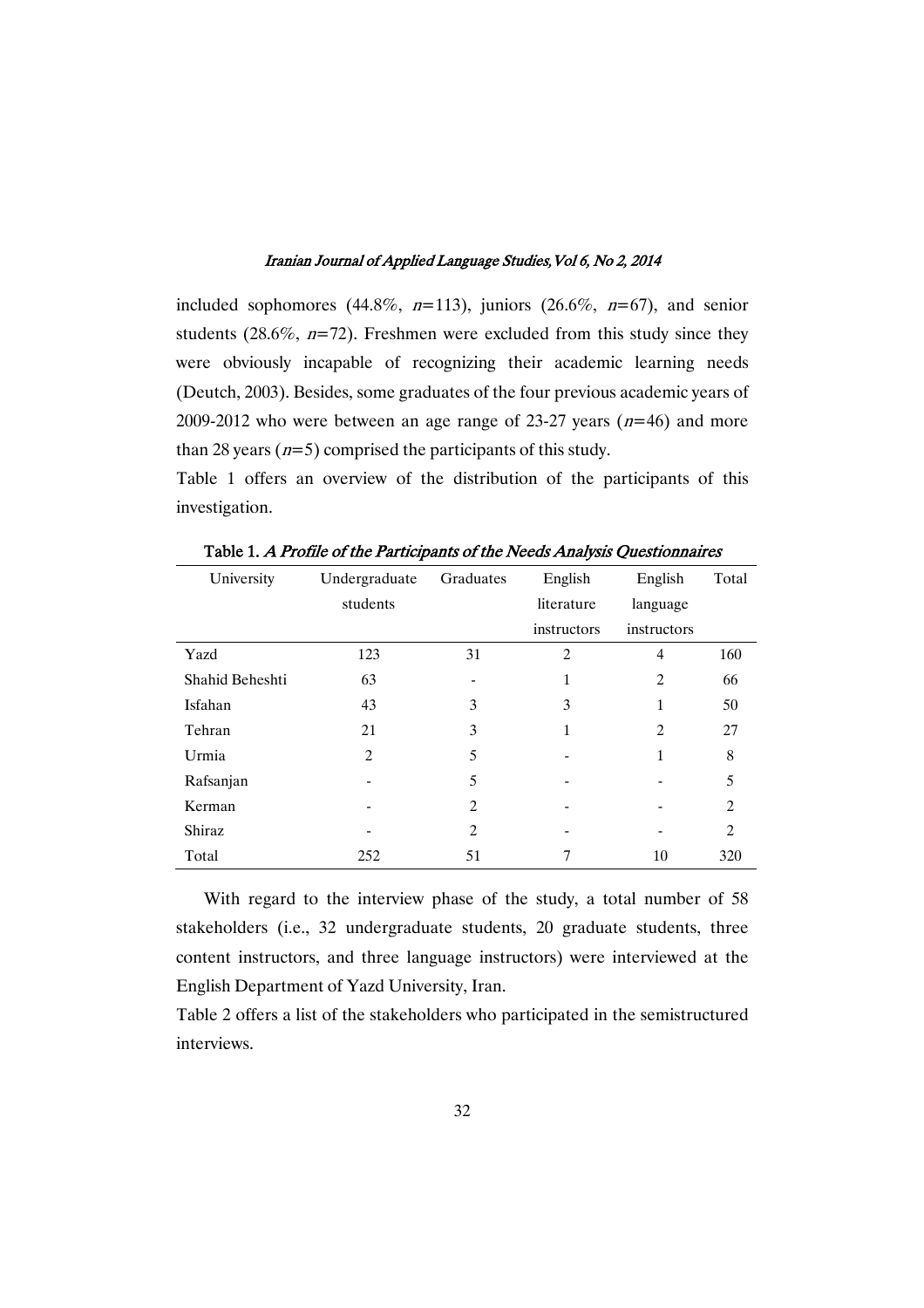|            | <b>Status</b>                                          |                |    |                               |      |                |                    |         |                          |    |
|------------|--------------------------------------------------------|----------------|----|-------------------------------|------|----------------|--------------------|---------|--------------------------|----|
|            | Undergraduate students                                 |                |    | Graduates                     |      |                | <b>Instructors</b> |         | Total                    |    |
| University | Sophomores Juniors Seniors of the of the of the of the |                |    |                               |      |                |                    | English | English                  |    |
|            |                                                        |                |    | year                          | year | year           | year               |         | literature language      |    |
|            |                                                        |                |    | 2012                          | 2011 | 2010           | 2009               |         |                          |    |
| Yazd       | 13                                                     | $\overline{4}$ | 15 | $\mathfrak{D}_{\mathfrak{p}}$ | 9    | $\overline{c}$ | $\overline{4}$     | 3       | 3                        | 54 |
| Shiraz     | ۰                                                      |                |    |                               |      | 1              |                    |         | $\overline{\phantom{a}}$ | 2  |
| Rafsanjan  | $\overline{\phantom{0}}$                               |                | ۰  | $\overline{\phantom{a}}$      | 2    | ۰              |                    | -       | $\overline{\phantom{a}}$ | 2  |
| Total      |                                                        | 32             |    |                               |      | 20             |                    |         | 6                        | 58 |

Table 2. Distribution of the Participants of the Semistructured Interviews

### 2.2. Instrumentation�

A triangulation of both research methods and sources was utilized in a carefully sequenced manner in order to obtain more efficient information in terms of both quality and quantity (Long, 2005). Most importantly, the present study utilized both quantitative instruments (i.e., questionnaires) and qualitative measures (i.e., semistructured interviews and class observations) in order to enhance the reliability of the interpretation of its findings.

Based on the results of some exploratory interviews with a group of the representative stakeholders at Yazd University and Shahid Beheshti University, Iran, along with the findings of class observations as well as the literature survey on needs analysis, a needs analysis questionnaire was developed. The resulting questionnaire was piloted on a total number of 13 stakeholders at Yazd University and Shahid Beheshti University, Iran. Subsequently, according to the obtained feedback as well as consultations with some experts in the field of needs analysis along with a content instructor, the number of the items was reduced and the final versions of the questionnaires for undergraduate students, graduates as well as content and language instructors were developed. All versions of the questionnaires (see Appendices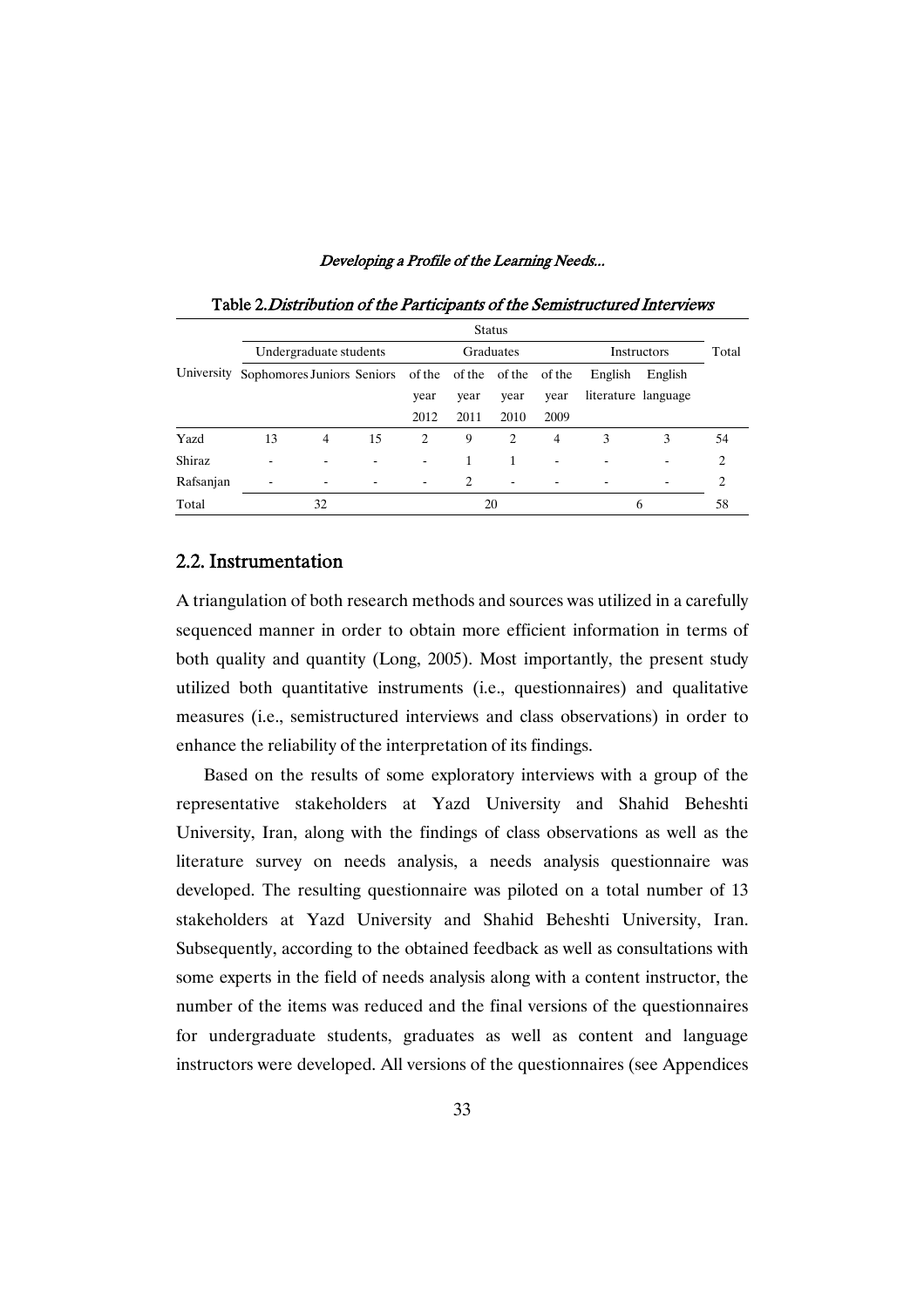A, B, & C), which were parallel to each other except in demographic information, included two parts. The first section asked for the demographic information such as gender, status, university, and age in the case of undergraduates and graduates. The second section included 12 items on students' learning needs and more specifically their attitudes towards English literature textbooks and courses, participation in content classes, the appropriate time for the onset of content courses, the use of compensation strategies, teachers' authority as well as English culture learning. In addition, the reason behind students' selection of this major and their lack of class participation, their motivation as well as their preferences concerning the number of the credits for literature courses, evaluation methods, and type of class activities along with their expectations of this major were explored. The majority of the items of the questionnaires were based on a five-point Likert scale (i.e., strongly agree, agree, no idea, disagree, and strongly disagree). Some other items were in a multiple-choice format, for which the participants were required to either choose one among the provided options or choose all of them simultaneously.

Correspondingly, based on the literature survey and consultations with the representative stakeholders, three semistructured interviews were designed for the undergraduate students, graduates, and instructors (see appendices D, E, & F, respectively) which sought the stakeholders' opinions regarding students' attitudes towards class participation, their perceptions of being active in class as well as their preference with regard to the type of class activities. In addition, the stakeholders were asked to comment on the students' main academic difficulties, their expectations of learning English literature as well as their motivation in this regard.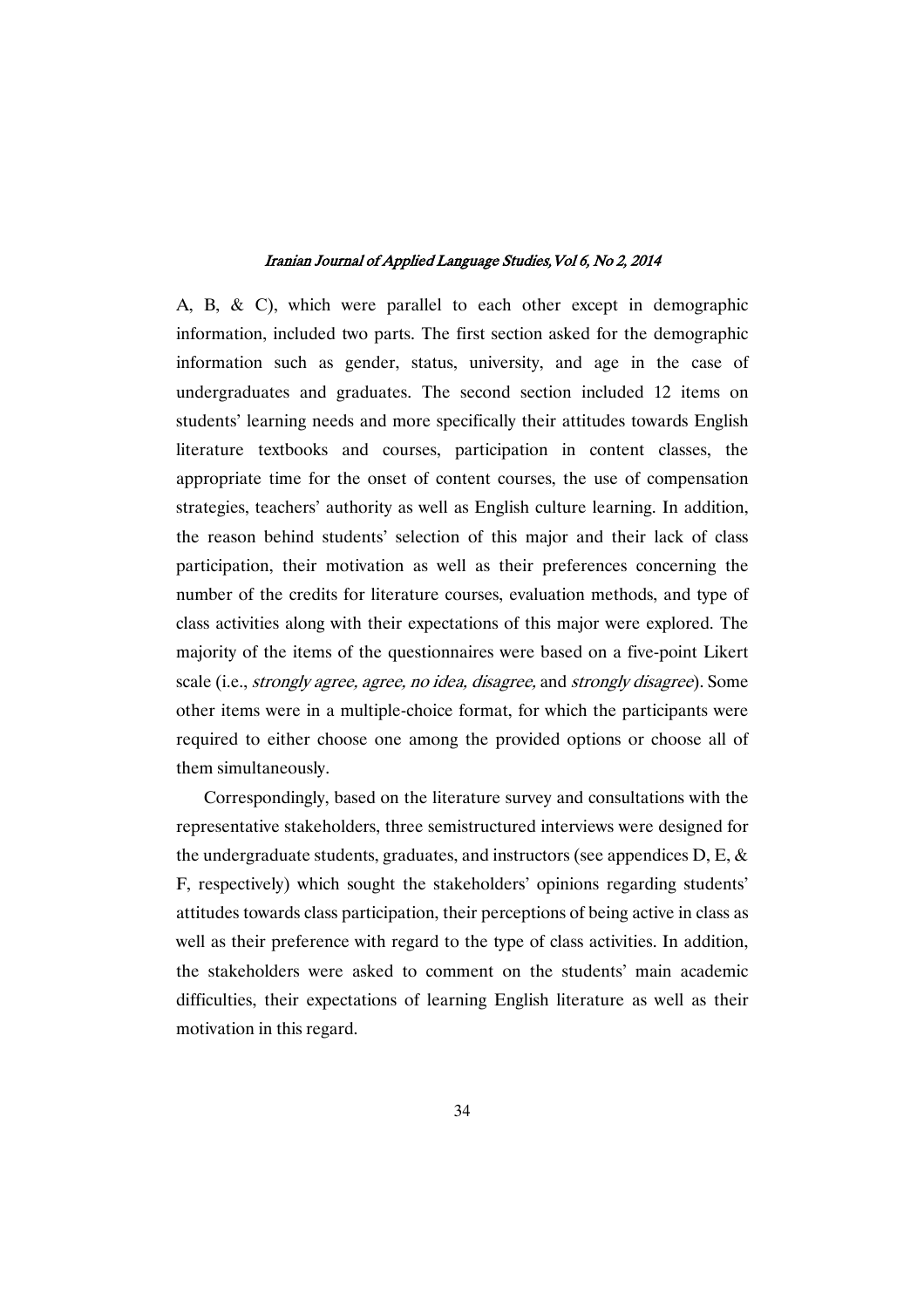## 2.3. Procedure

Data for the present study were collected throughout the fall and spring semester of the academic year 2012-1013. First, some exploratory interviews regarding the learning needs of the undergraduate students were conducted with a group of the representative stakeholders (i.e., undergraduate students, recent graduates, content instructors, and language instructors) at Yazd University, Iran. In an attempt to conduct class observations for the purpose of the current study, the full consent of the head of the department as well as the instructors whose classes were selected for class observations, was gained beforehand. The instructors were informed that the purpose of the current study was not to evaluate their teaching but to gain some fruitful insights regarding the practice of academic English literature instruction at Iranian universities, learning needs of the students as well as their academic difficulties. For this purpose, 15 classes including 10 content and five English language classes were observed by the researcher (second author) at the English Department of Yazd University, Iran. During these class observations, which lasted for a period of 90 minutes, the researcher took down some observation field notes and asked some questions from the students for clearing ambiguities if any.

In the questionnaire administration phase of the current study, the undergraduate students' and graduates' questionnaires were distributed during their class sessions in order to secure maximum return rates. Some other graduates, who were unavailable in the academic context, filled out their questionnaires in their occupational contexts due to prior appointments with them. The remaining number of the graduates completed their questionnaires via their emails. The instructors filled out their questionnaires during their office hours.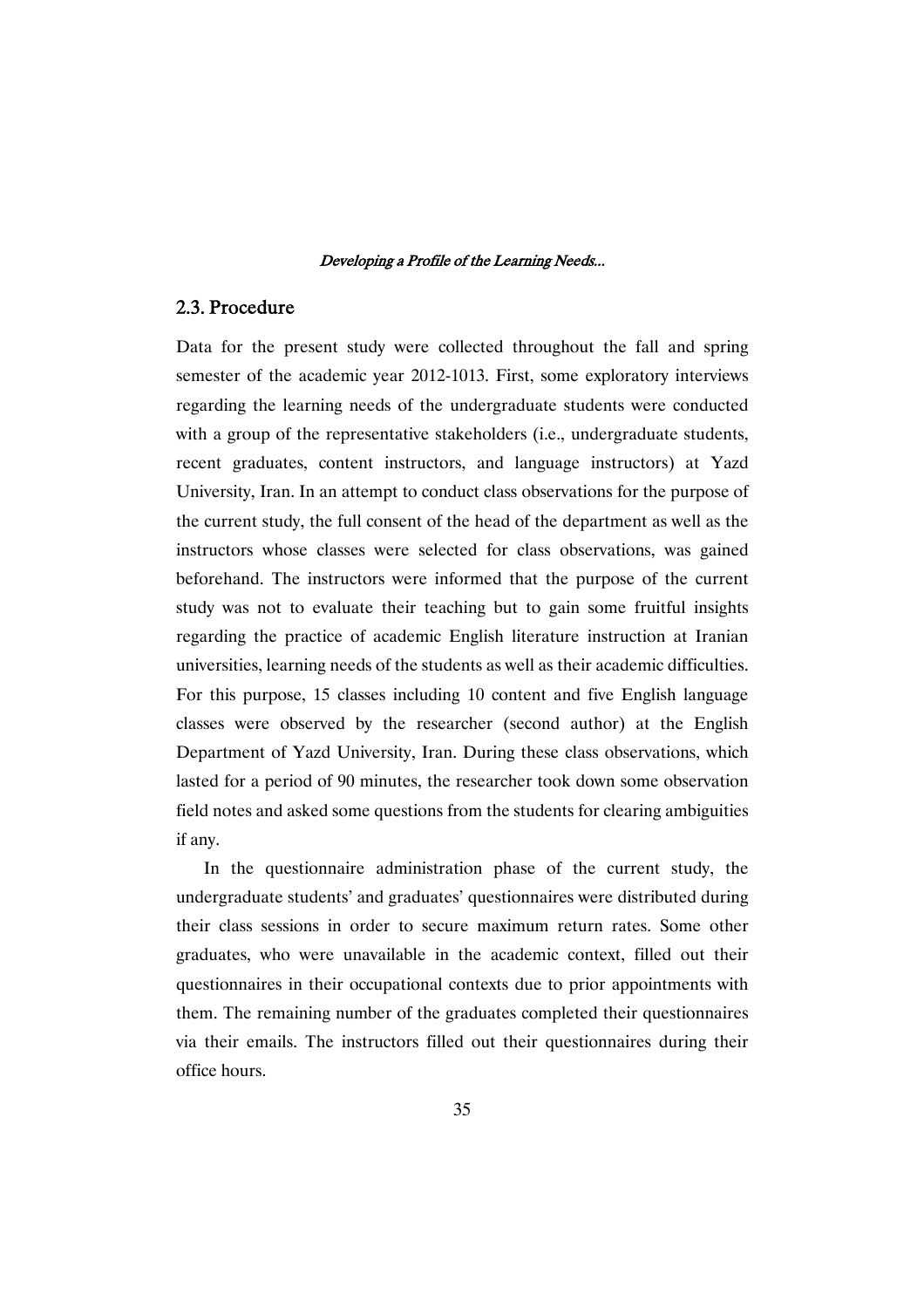Correspondingly, some semistructured interviews were arranged and conducted with the representative stakeholders at the English Department of Yazd University, Iran. Each interview session lasted for 20-30 minutes; subsequently, the researcher transcribed the interviewees' responses to the intended items.

## 2.4. Data Analysis

For the purpose of analyzing the items of the questionnaires, the obtained data were transformed into the Statistical Package for Social Science (SPSS version 17) and analyzed consequently by using descriptive statistics, that is, crosstabulations and percentages. The field notes, which were taken during the class observations along with the transcribed data obtained through the use of the semistructured interviews were categorized into main themes and topics and consequently analyzed through descriptive content analysis.

## 3. Results and Discussion

In order to facilitate the interpretation of the questionnaire findings, the nominal categories 'strongly agree' and 'agree' were reduced to 'agree' and 'strongly disagree' and 'disagree' were reduced to 'disagree'.

Table 3 displays the cross-tabulation results of the four groups of participants' responses to the questionnaire items 1, 3, 5, 7, and 8 that had the same five-point Likert scale.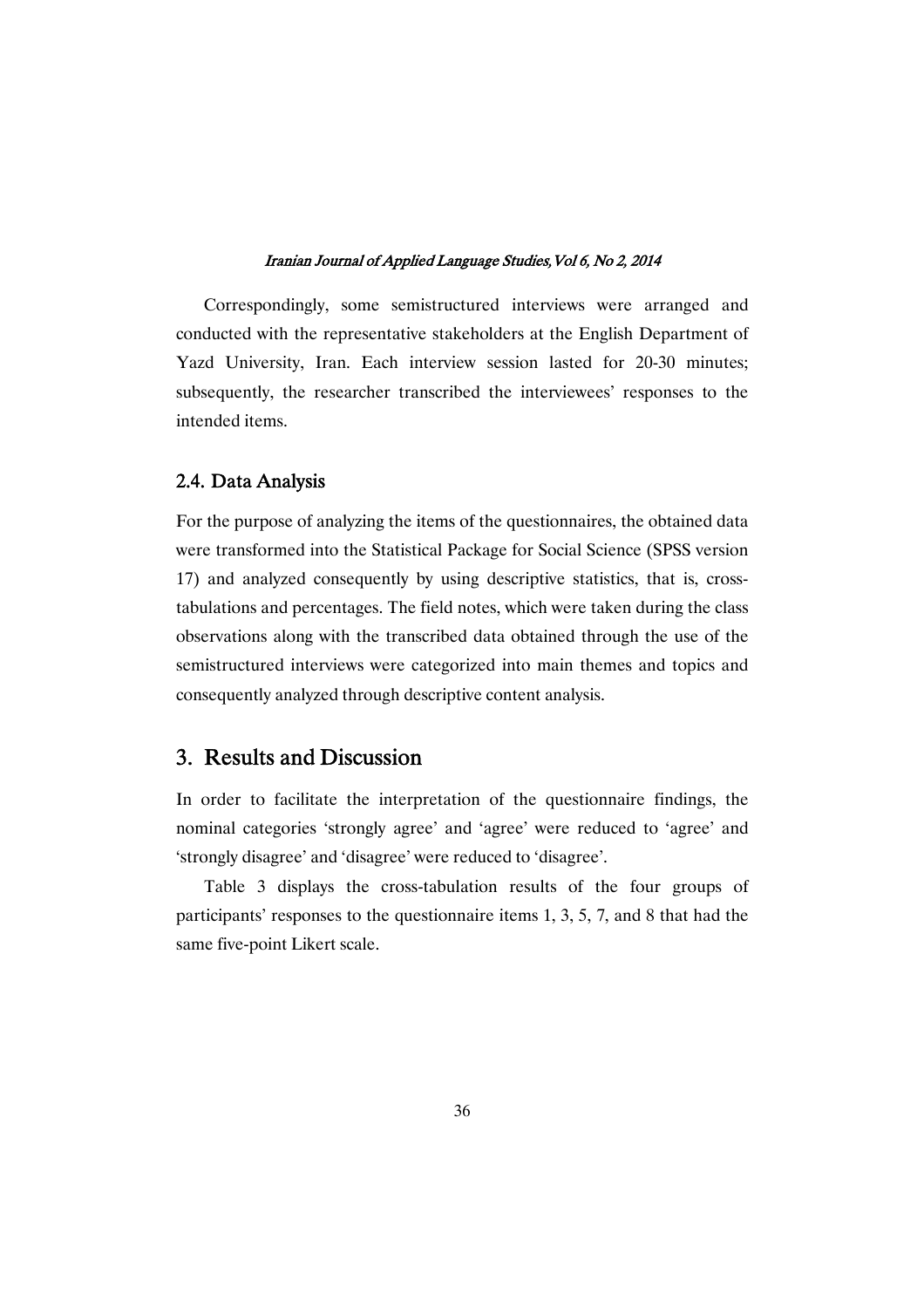| Table 3. Cross-tabulation Results for Items 1, 3, 5, 7, and 8 |                      |                  |      |            |                        |                  |        |                  |
|---------------------------------------------------------------|----------------------|------------------|------|------------|------------------------|------------------|--------|------------------|
| Item                                                          | <b>Status</b>        | Strongly         |      |            | Agree No idea Disagree | Strongly         | Total  | $\boldsymbol{P}$ |
| number                                                        |                      | agree %          | $\%$ | $\%$       | $\%$                   | disagree %       | count  | value            |
| $\mathbf{1}$                                                  | Undergraduate        | 4.0              | 31.6 | 15.6       | 40.4                   | 8.4              | 250    |                  |
|                                                               | students             | 7.8              | 25.5 | 13.7       | 43.1                   | 9.8              | 51     | .432             |
|                                                               | Graduates            | $\Omega$ .       | 14.3 | 42.9       | 42.9                   | $\Omega$         | 7      |                  |
|                                                               | Content instructors  | 10.0             | 20.0 | 40.0       | 20.0                   | 10.0             | 10     |                  |
|                                                               | Language instructors |                  |      |            |                        |                  |        |                  |
| 3                                                             | Undergraduate        | 1.6              | 14.7 | 10.8       | 56.6                   | 16.3             | 251    |                  |
|                                                               | students             | 2.0              | 25.5 | 7.8        | 51.0                   | 13.7             | 51     | .656             |
|                                                               | Graduates            | $\Omega$         | 14.3 | 14.3       | 71.4                   | $\Omega$         | 7      |                  |
|                                                               | Content instructors  | .0               | 10.0 | 30.0       | 50.0                   | 10.0             | 10     |                  |
|                                                               | Language instructors |                  |      |            |                        |                  |        |                  |
| 5                                                             | Undergraduate        | 3.6              | 26.7 | 39.8       | 21.1                   | 8.8              | 251    |                  |
|                                                               | students             | 5.9              | 37.3 | 19.6       | 29.4                   | 7.8              | 51     | .197             |
|                                                               | Graduates            | 0.               | 28.6 | 14.3       | 42.9                   | 14.3             | $\tau$ |                  |
|                                                               | Content instructors  | .0               | 50.0 | 20.0       | 10.0                   | 20.0             | 10     |                  |
|                                                               | Language instructors |                  |      |            |                        |                  |        |                  |
| $\tau$                                                        | Undergraduate        | 9.2              | 54.2 | 12.4       | 14.7                   | 9.6              | 251    |                  |
|                                                               | students             | 15.7             | 56.9 | 2.0        | 23.5                   | 2.0              | 51     | .089             |
|                                                               | Graduates            | 28.6             | 42.9 | $\Omega$ . | 28.6                   | $\Omega$         | 7      |                  |
|                                                               | Content instructors  | $\overline{0}$ . | 70   | 20         | 10                     | $\overline{0}$ . | 10     |                  |
|                                                               | Language instructors |                  |      |            |                        |                  |        |                  |
| 8                                                             | Undergraduate        | 2.8              | 25.6 | 25.6       | 32.0                   | 14.0             | 250    |                  |
|                                                               | students             | 17.6             | 23.5 | 21.6       | 27.5                   | 9.8              | 51     | .002             |
|                                                               | Graduates            | 14.3             | 71.4 | 14.3       | $\Omega$ .             | $\Omega$ .       | 7      |                  |
|                                                               | Content instructors  | .0               | 40.0 | 20.0       | 40.0                   | .0               | 10     |                  |
|                                                               | Language instructors |                  |      |            |                        |                  |        |                  |

Regarding the students' attitudes towards literary textbooks and courses, quite a small number of the stakeholders acknowledged that the undergraduates consider their mainstream courses and textbooks as interesting, practical, and effective (cf. questionnaires, item 1). These findings, which are consistent with the content class observation data and the results of the semistructured interviews (cf. items 5, 6), indicate that ineffective classroom activities and teaching methodologies significantly contribute to students' negative attitudes towards target language learning (Kumaravadivelu,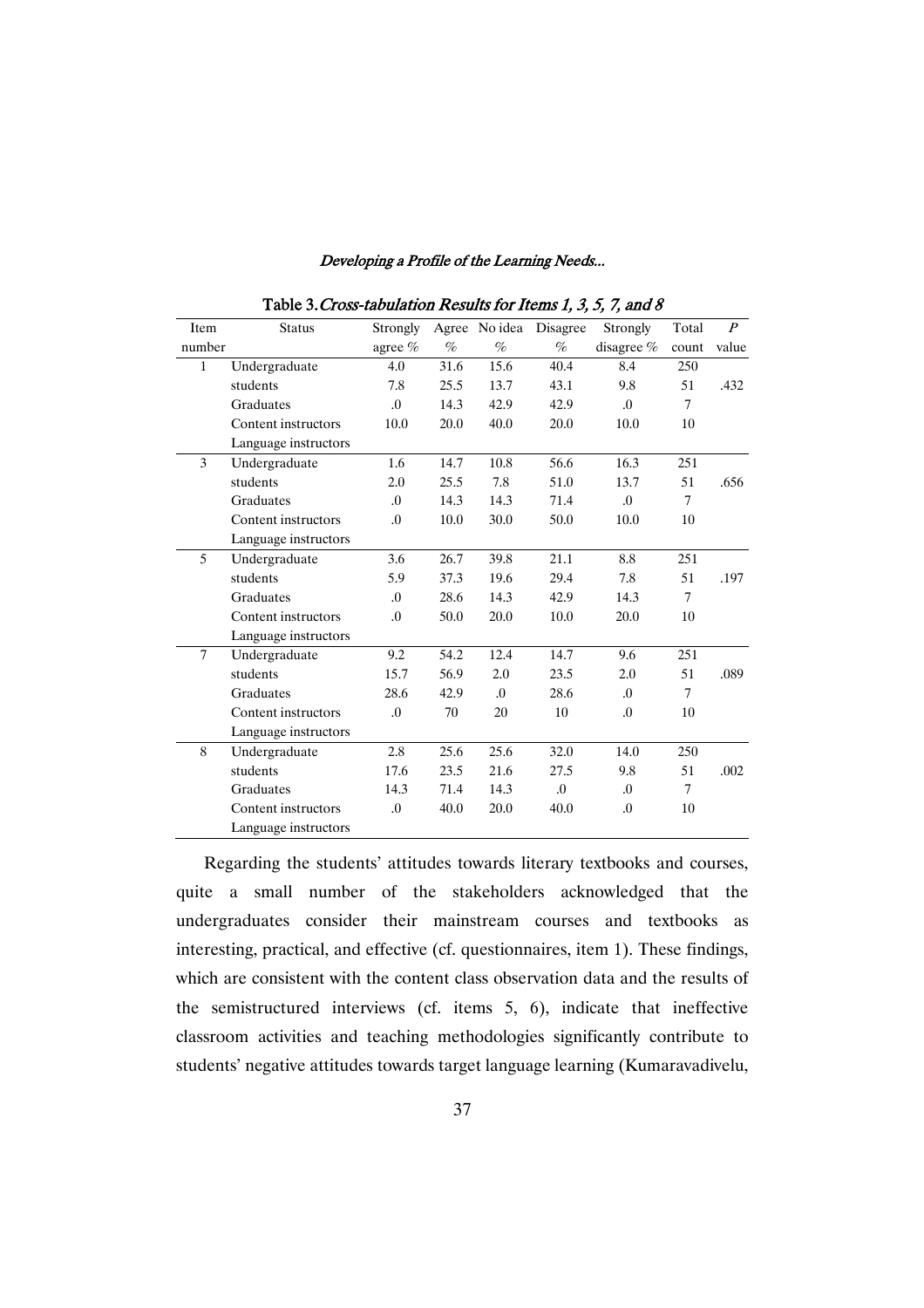2006). Therefore, it is recommended that students' awareness of their prospective language use situations and the value and effectiveness of knowledge of different aspects of literature (e.g., mythology, history, schools of thought, etc.) should be raised; in addition, effective communicative teaching methodologies along with class activities should be selected in order to develop students' positive attitudes and foster their motivation to learn English literature.

Furthermore, a majority of the stakeholders agreed that students' interest in general English knowledge rather than English literature has stimulated them to select their major since they did not have a clear perception of English literature before they entered the university (cf. questionnaires, item 2; semistructured interviews, item 2). This suggests that the Iranian high school educational system should make an attempt to adequately familiarize the students with the academic majors and facilitate their selection in this regard.

In addition, a solid majority of the stakeholders responded that most of the undergraduate students did not participate in English literature class discussions, although they held positive attitudes towards active class participation (cf. questionnaires, item 3; semistructured interviews, items 3, 4). These results, which are further corroborated by the content class observation data, refer to the fact that students' affective filters (e.g., fear of making mistakes and losing face, high anxiety, self-consciousness, low motivation, and lack of self-confidence) as well as their lack of content information or prereadings on the required discussion topics before attending classes, can impede them from actively participating in their content classes. In addition, lack of adequate critical thinking abilities on the part of the students, their heavy reliance on the literary web-based materials, and lecture-based teaching methodologies may have contributed to the above-mentioned issues as well (cf.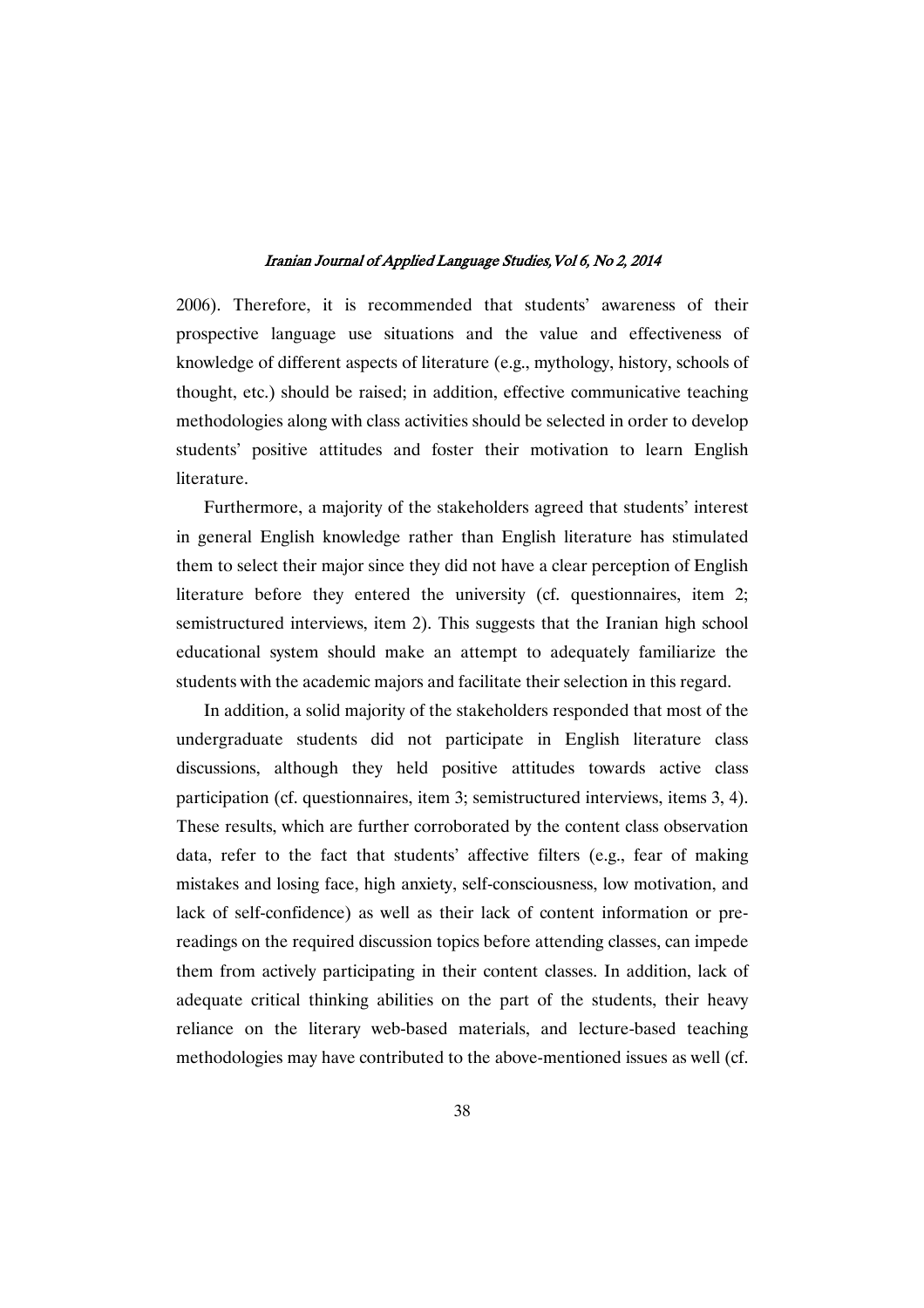questionnaires, item 4; semistructured interviews, items 1-3). These findings highlight the fact that during their academic or pre-academic education, undergraduate students have been accustomed to teacher-centred classes; consequently, they have not developed their communication and learning strategies (e.g., risk taking, ambiguity tolerance, cooperation, motivation, and goal setting) which are useful to help them develop their target language proficiency (Brown, 2007). According to the Interaction Hypothesis (Long, 1983, cited in Brown, 2007), the Output Hypothesis (Swain 2005, cited in Brown, 2007), the Vygotskyan sociocultural theory as well as the learningcentred pedagogies to language teaching and learning, language learners need to be active participants in the process of language learning, constructing and examining their hypotheses about the language in interaction with their peers in order to successfully learn the target language. Equally important, in line with the claims of the Affective Filter Hypothesis (Krashen, 1985, cited in Brown, 2006), instructors should attempt to minimize their students' anxiety and self-consciousness by creating a relaxed and pleasant learning atmosphere in order to maximize their language learning opportunities and strategic competence accordingly.

As it can be inferred from the questionnaire data (cf. items 1-3), in conjunction with the findings of the semistructured interviews (cf. item 2), an overwhelming number of the undergraduate students possess low or decreasing motivation to study English literature in contrast with their high instrumental motivation to pursue general English academically. This idea is further strengthened by the observation data since the researchers observed that students had more Willingness to Communicate (WTC) in their English classes rather than mainstream classes. Consequently, a substantial number of the undergraduates as well as graduates complained that the density load of their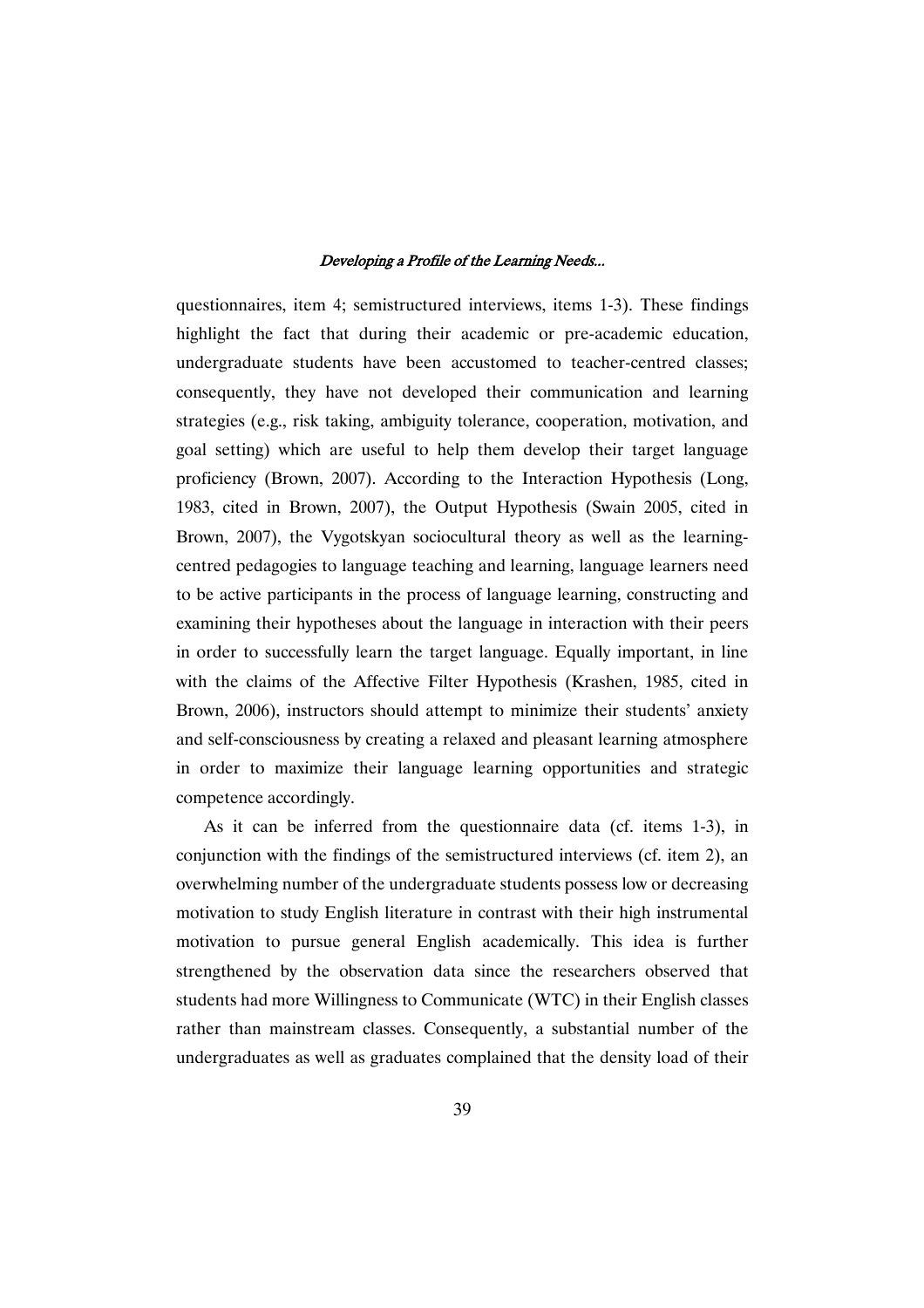lessons in English literature, lack of background knowledge of English literature, inadequate use of up-to-date English literature sources and reference materials, lecture-based English literature teaching methodologies as well as memorization of literary terms and texts due to their inadequate learning and metacognitive strategies had decreased their motivation (cf. semistructured interviews, items 2, 5).

Correspondingly, the observation data revealed that students encountered serious problems while participating in class discussions with their instructors and peers, as well as critically analyzing the literary texts or the issues raised in class discussions. According to Kumaravadivelu (2006), students should foster their strategic competence and motivation in order to develop their target language proficiency. Hence, the findings of the current study suggest that students should be provided with some effective communicative teaching methodologies as well as Strategic-Based Instruction (SBI) during their preacademic and academic studies.

In addition, a majority of the content instructors indicated that the number of credits for courses in English literature at the undergraduate level is not adequate to sufficiently equip the students with sound knowledge of English literature (cf. questionnaires, item 5). This refers to the fact that the number of credits for literature courses should be increased in an attempt to equip the students with their required subject-specific knowledge.

Likewise, there was a consistency of opinions among the stakeholders that literature courses should be offered from the third semester for the students at the undergraduate level (cf. questionnaires, item 6). However, some preparatory and extracurricular literary courses should be provided for them from the first semester.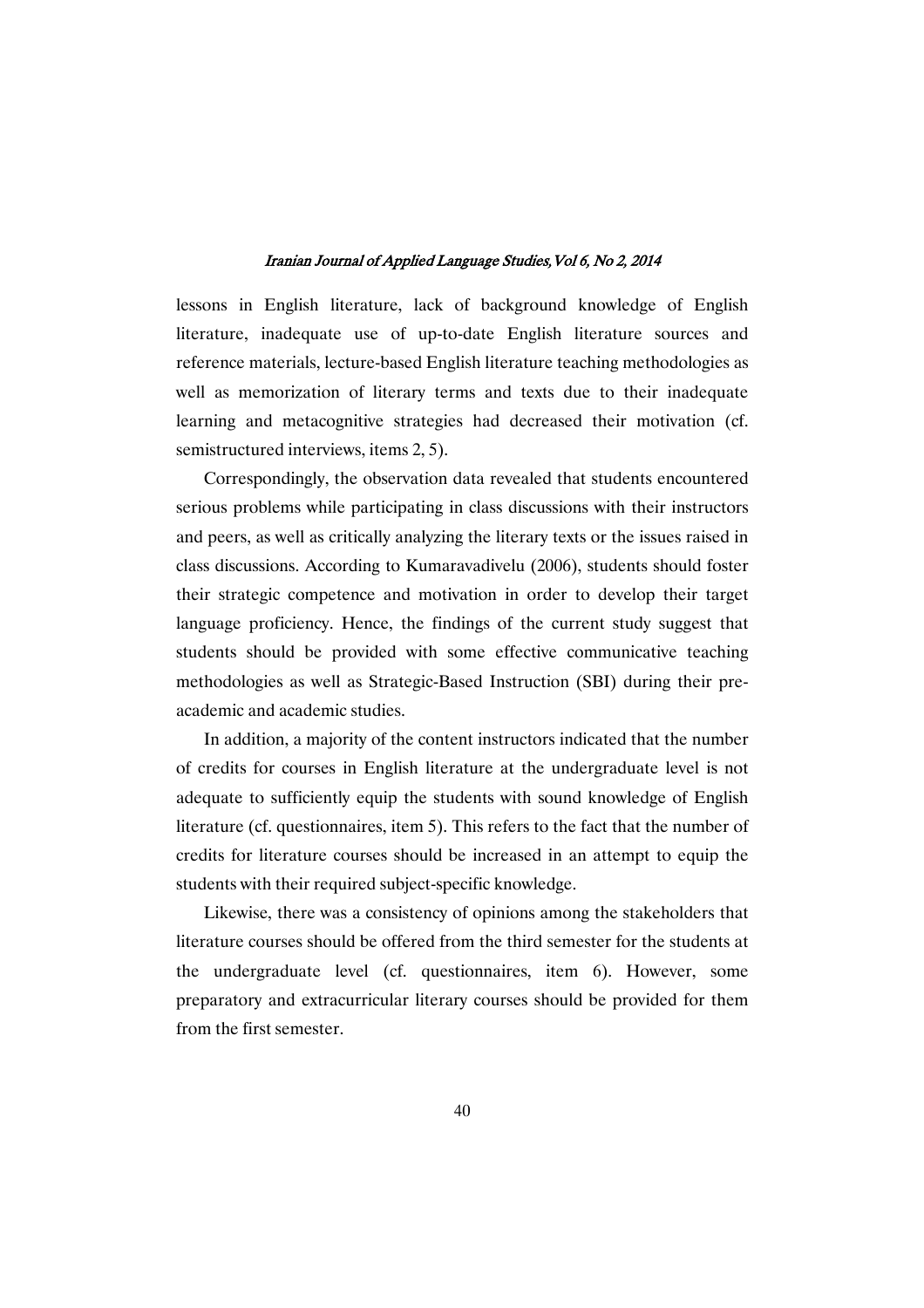Moreover, a good majority of the stakeholders agreed with the use of L1 as a compensatory strategy to avoid problematic issues in English literature classes (cf. questionnaires, item 7). This finding, which is in accordance with the observation data along with what has been echoed throughout the ELT literature (Cook, 2002; Xia, 2007), indicates that the occasional use of native language in content classes can facilitate students' learning and is beneficial for clearing any ambiguities and misunderstandings in this regard. However, this use can decrease as the students proceed in their academic studies and, subsequently, develop their language skills and communication strategies accordingly.

Likewise, a solid majority of the content instructors acknowledged that their students believe in teachers' authority in English literature classes (cf. questionnaires, item 8). A possible explanation for this assumption is in line with the findings of Xia (2007) who maintains that when students find the courses in contrary to their expectations, their teacher's authority will decrease at least in their minds but not necessarily in their behaviours. On the other hand, their passivity in content classes in practice may have led their instructors to assume that their students have rated their authority very highly.

Furthermore, a good majority of the stakeholders acknowledged that the students hold positive attitudes towards English culture learning (questionnaires; item 9). Since learners' positive attitudes towards the target language culture are crucial for successful target language development (Kumaravadivelu, 2006), the finding of the present study indicates that a consistent pedagogical framework including EFL culture learning should be integrated into the current syllabus for Iranian English majors in order to increase their sociocultural competence accordingly.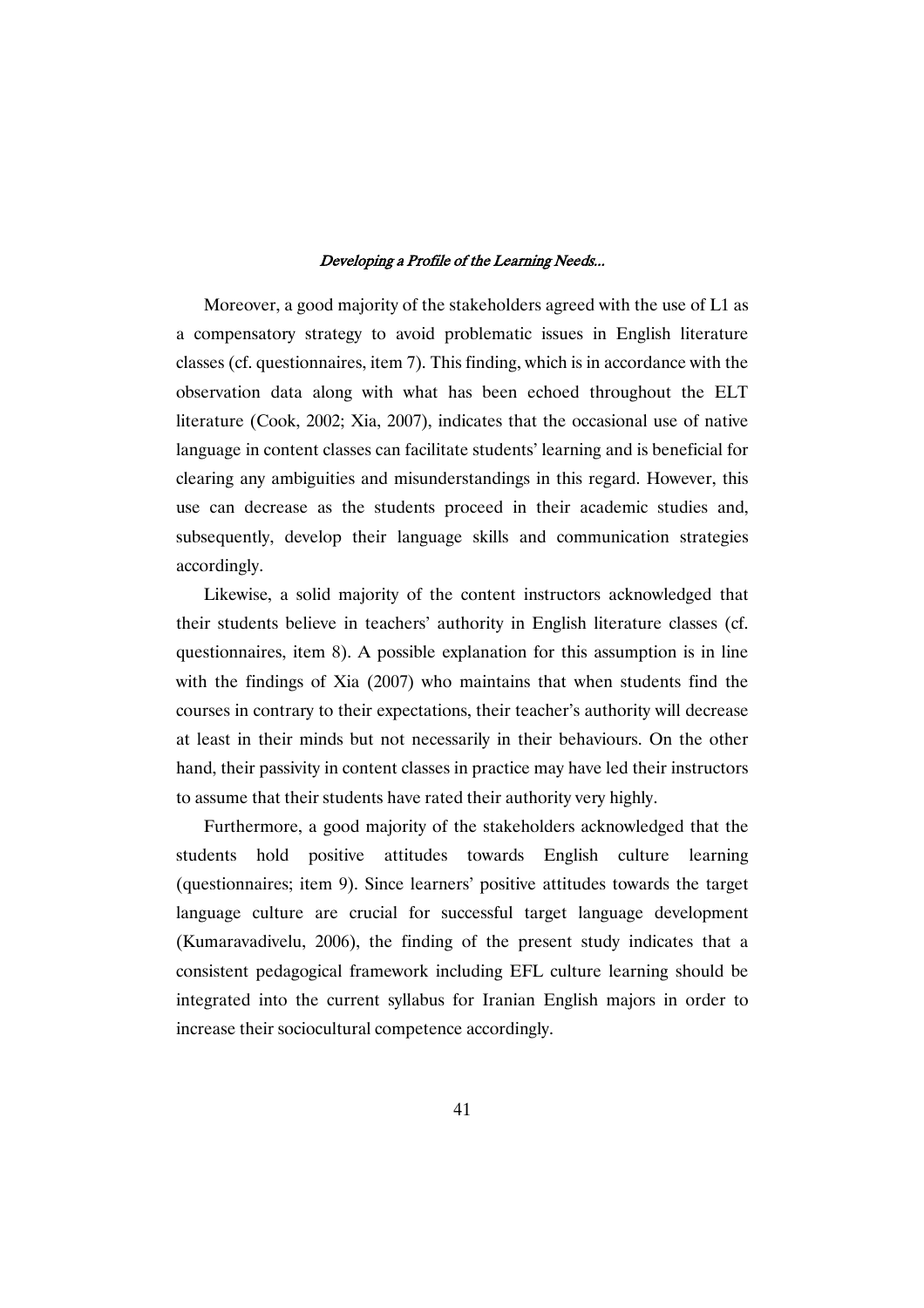Also, a vast majority of the stakeholders commented that the undergraduates opt for a combination of final examination scores, assessments during the course along with small-scale projects as suitable evaluation methods for their content courses (cf. questionnaires; item 10). However, during the content class observations, it was noted that there was a limited use of small-scale projects, discussions, and students' oral presentations which can be used for students' evaluative purposes other than the sole final examination performances. Provided that a combination of evaluation measures is applied during the semester, it will foster students' constant learning which will subsequently minimize their anxiety during the final examination. The results of the current study in accordance with the findings of Mazdayasna and Tahririan (2008) indicate that evaluation methods for ESP/EAP courses should be revised in order to foster students' constant learning.

With respect to the type of class activities in English literature classes, a good majority of the undergraduate students and graduate students expressed their preference for group work; in contrast, a good majority of the instructors recognized their students' preference for working individually (cf. questionnaires, item 11). This is due to the fact that students have not been accustomed to working as a whole or in groups but in individual since the early stages of their school studies. A further possible explanation stems from the findings of the content class observations which revealed that EFL students opt for group work as more protective environments since they suffer from high affective filters. These findings are in congruence with the results of earlier studies on EAP/ESP needs analysis (Kavaliauskiene & Uzpaliene, 2003; Xiao, 2007). Thereby, based on the learning-centred pedagogies to language learning, it is suggested that the provision of language input while students are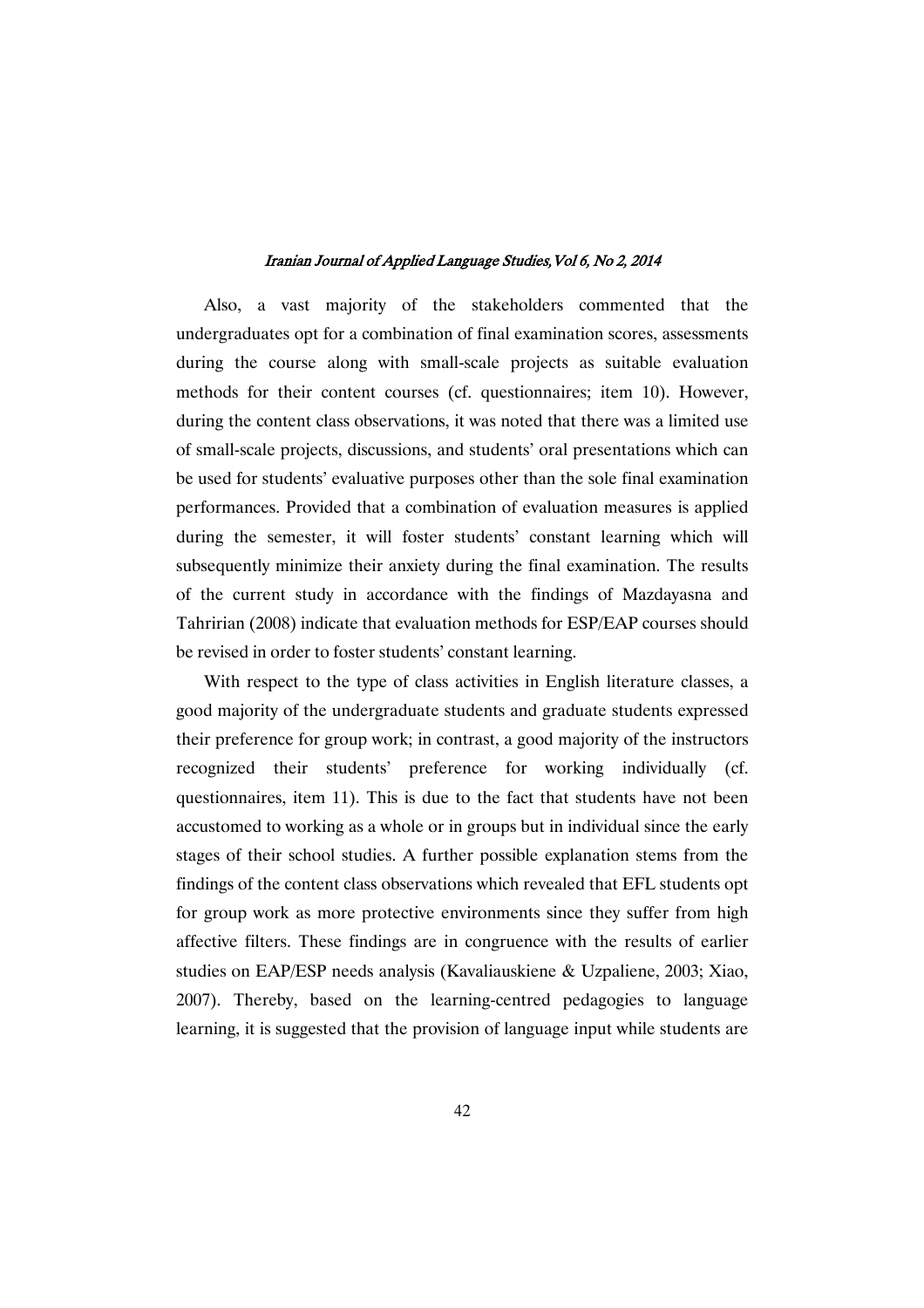involved in meaning-focused pair/group activities will minimize their anxiety and maximize their strategic competence (Kumaravadivelu, 2006). Table 4 offers the cross-tabulation results for the questionnaire items 6, 9, 10, and 11, which were in the multiple-choice format.

| Item   | Options                      | Undergraduate Graduates Content |          |          | Language                      | $\boldsymbol{P}$ |
|--------|------------------------------|---------------------------------|----------|----------|-------------------------------|------------------|
| number |                              | students                        |          |          | instructors instructors value |                  |
| 6      | First semester               | 17.9                            | 19.6     | 42.9     | 33.3                          |                  |
|        | Second semester              | 33.5                            | 31.4     | 14.3     | $\Omega$                      | .373             |
|        | Third semester               | 30.3                            | 35.3     | 28.6     | 55.6                          |                  |
|        | Fourth semester              | 18.3                            | 13.7     | 14.3     | 11.1                          |                  |
| 9      | Unrelated to them            | 32.1                            | 27.5     | 28.6     | 33.3                          |                  |
|        | New horizons                 | 67.9                            | 72.5     | 71.4     | 66.7                          | .926             |
| 10     | Final exams' performance     | 9.0                             | $\Omega$ | $\Omega$ | $\Omega$                      |                  |
|        | Evaluation during the course | 19.3                            | 17.6     | $\Omega$ | .0                            |                  |
|        | Short projects               | 4.1                             | $\Omega$ | $\Omega$ | $\Omega$                      | .079             |
|        | All of the above             | 67.6                            | 82.4     | 100      | 100                           |                  |
| 11     | Pair work                    | 24.8                            | 17.6     | 14.3     | $\Omega$                      |                  |
|        | Group work                   | 50.4                            | 56.9     | $\Omega$ | 20.0                          | .000             |
|        | Individual work              | 24.8                            | 25.5     | 85.7     | 80.0                          |                  |

Table 4. Cross-tabulation Results for Items 6, 9, 10, and 11

With respect to the undergraduate students' expectations from learning English literature, a considerable number of the students indicated that they expect to teach English, continue their postgraduate studies in English literature, and learn different aspects of English literature (e.g., mythology, history, schools of thought, etc.) by the time of their graduation (cf. questionnaires, item 12; semistructured interviews, item 6). Since the students' expectations of their language programs determine their success of learning (Kumaravadivelu, 2006), these findings refer to the point that students need to be equipped with a good command of different aspects of literature as well as a sound general English knowledge in order that they may cope effectively with the tasks related to their prospective academic or occupational needs. Table 5 provides a summary of the cross-tabulation results for items 1, 4, and 12.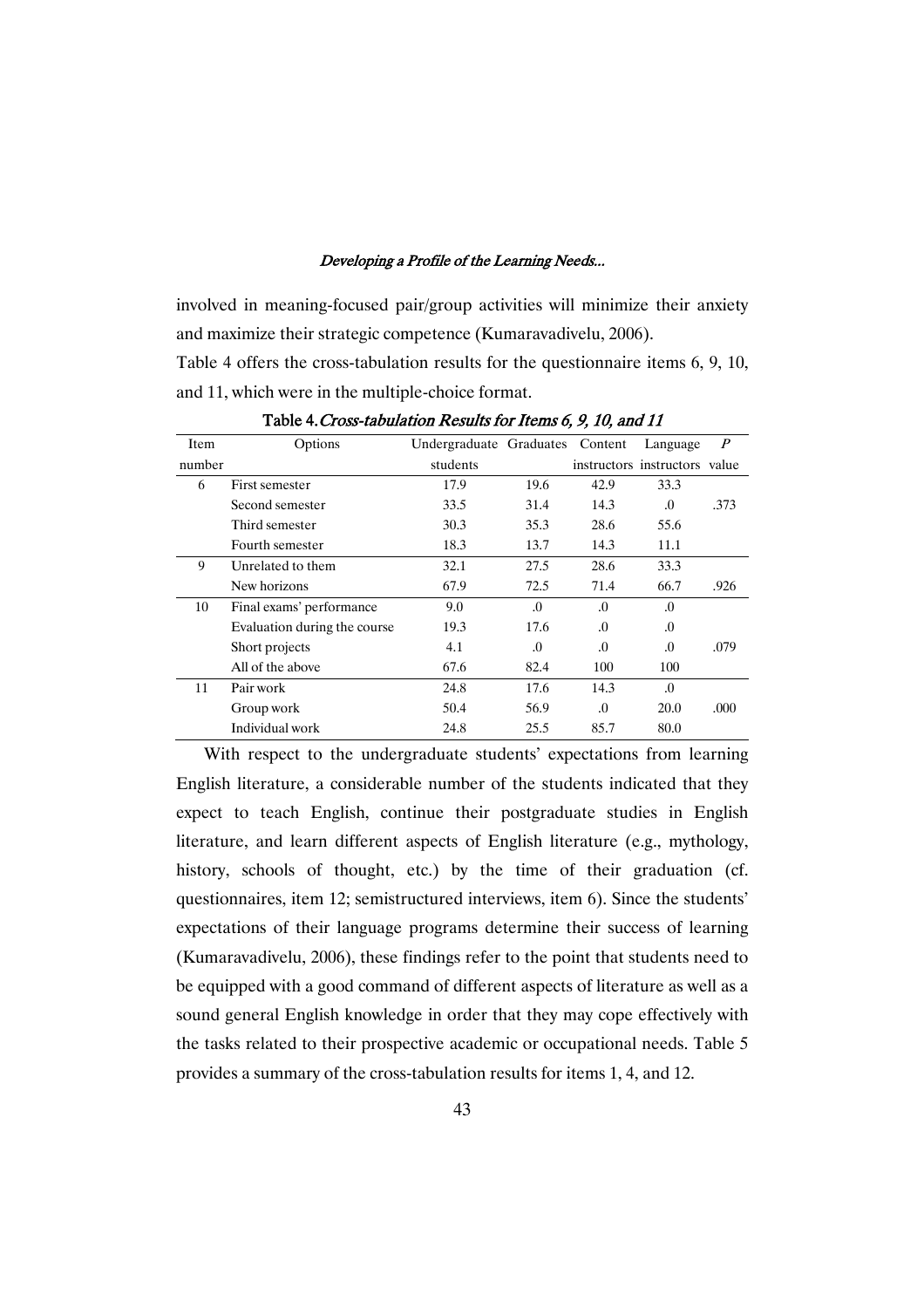| Table 5. Cross-tabulation Results for Items 1, 4, and 12 |                        |                  |       |             |        |  |  |
|----------------------------------------------------------|------------------------|------------------|-------|-------------|--------|--|--|
| Item number                                              | <b>Status</b>          | No $\%$          | Yes % | Total count | Pvalue |  |  |
| 1a                                                       | Undergraduate students | 39.7             | 60.3  | 252         |        |  |  |
|                                                          | Graduates              | 45.1             | 54.9  | 51          | .804   |  |  |
|                                                          | Content instructors    | 42.9             | 57.1  | 7           |        |  |  |
|                                                          | Language instructors   | 30.0             | 70.0  | 10          |        |  |  |
| 1 <sub>b</sub>                                           | Undergraduate students | 54.0             | 46.0  | 252         |        |  |  |
|                                                          | Graduates              | 37.3             | 62.7  | 51          | .118   |  |  |
|                                                          | Content instructors    | 71.4             | 28.6  | 7           |        |  |  |
|                                                          | Language instructors   | 50.0             | 50.0  | 10          |        |  |  |
| 1c                                                       | Undergraduate students | 71.0             | 29.0  | 252         |        |  |  |
|                                                          | Graduates              | 74.5             | 25.5  | 51          | .334   |  |  |
|                                                          | Content instructors    | 42.9             | 57.1  | 7           |        |  |  |
|                                                          | Language instructors   | 80.0             | 20.0  | 10          |        |  |  |
| 1d                                                       | Undergraduate students | 74.6             | 25.4  | 252         |        |  |  |
|                                                          | Graduates              | 54.9             | 45.1  | 51          | .006   |  |  |
|                                                          | Content instructors    | 42.9             | 57.1  | 7           |        |  |  |
|                                                          | Language instructors   | 90.0             | 10.0  | 10          |        |  |  |
| 4a                                                       | Undergraduate students | 78.6             | 21.4  | 252         |        |  |  |
|                                                          | Graduates              | 80.4             | 19.6  | 51          | .105   |  |  |
|                                                          | Content instructors    | 42.9             | 57.1  | 7           |        |  |  |
|                                                          | Language instructors   | 90.0             | 10.0  | 10          |        |  |  |
| 4b                                                       | Undergraduate students | 30.6             | 69.4  | 252         |        |  |  |
|                                                          | Graduates              | 25.5             | 74.5  | 51          | .913   |  |  |
|                                                          | Content instructors    | 28.6             | 71.4  | 7           |        |  |  |
|                                                          | Language instructors   | 30.0             | 70.0  | 10          |        |  |  |
| 4c                                                       | Undergraduate students | 32.9             | 67.1  | 252         |        |  |  |
|                                                          | Graduates              | 17.6             | 82.4  | 51          | .021   |  |  |
|                                                          | Content instructors    | $\overline{0}$ . | 100.0 | 7           |        |  |  |
|                                                          | Language instructors   | 10.0             | 90.0  | 10          |        |  |  |
| 4d                                                       | Undergraduate students | 65.9             | 34.1  | 252         |        |  |  |
|                                                          | Graduates              | 68.6             | 31.4  | 51          | .743   |  |  |
|                                                          | Content instructors    | 57.1             | 42.9  | 7           |        |  |  |
|                                                          | Language instructors   | 80.0             | 20.0  | 10          |        |  |  |
| 12a                                                      | Undergraduate students | 54.4             | 45.6  | 252         |        |  |  |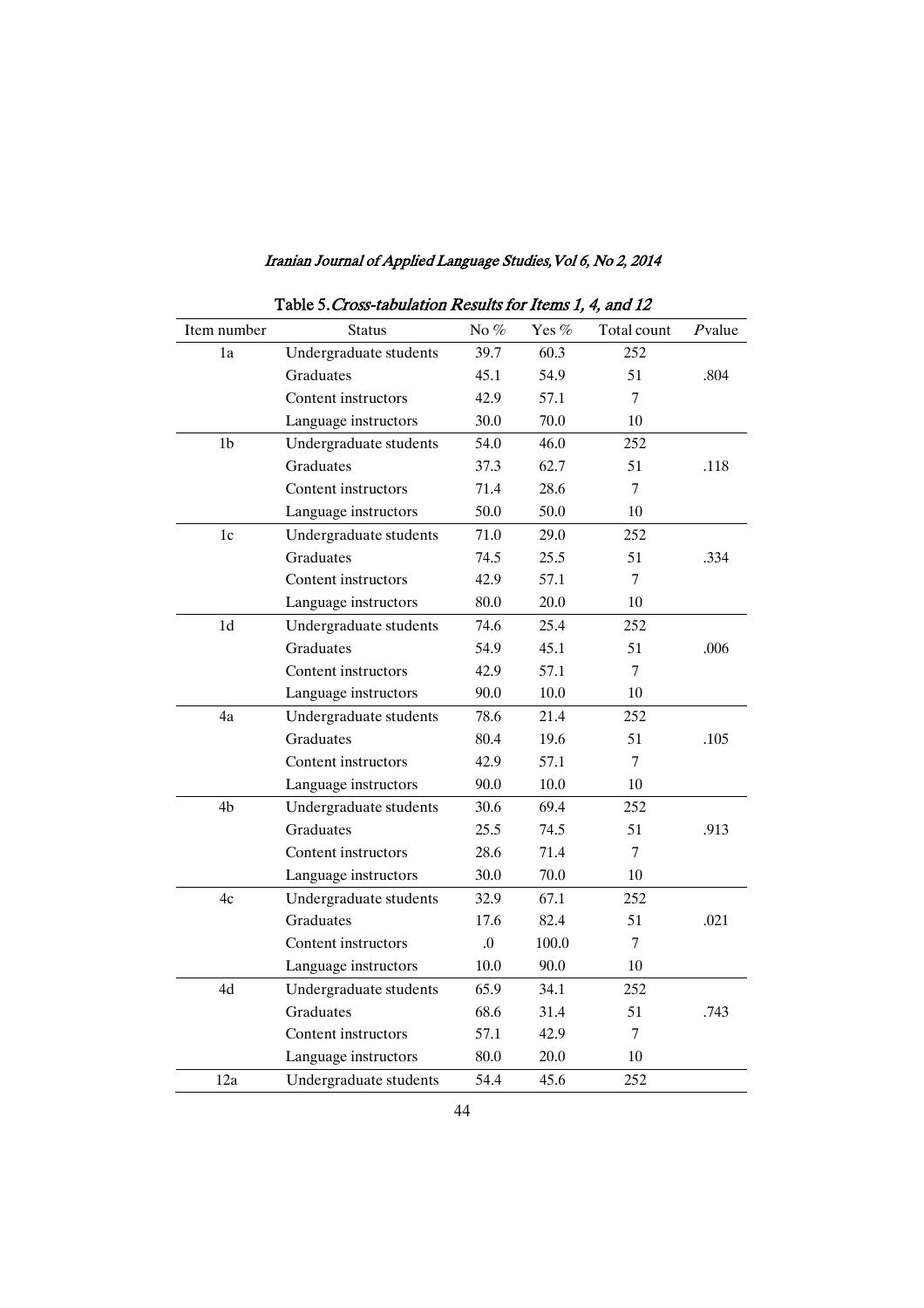|                 | Graduates              | 33.3 | 66.7 | 51  | .003 |
|-----------------|------------------------|------|------|-----|------|
|                 | Content instructors    | 57.1 | 42.9 | 7   |      |
|                 | Language instructors   | 10.0 | 90.0 | 10  |      |
|                 |                        |      |      |     |      |
| 12 <sub>b</sub> | Undergraduate students | 47.6 | 52.4 | 252 |      |
|                 | Graduates              | 49.0 | 51.0 | 51  | .989 |
|                 | Content instructors    | 42.9 | 57.1 | 7   |      |
|                 | Language instructors   | 50.0 | 50.0 | 10  |      |
| 12c             | Undergraduate students | 63.1 | 36.9 | 252 |      |
|                 | Graduates              | 56.9 | 43.1 | 51  | .436 |
|                 | Content instructors    | 57.1 | 42.9 | 7   |      |
|                 | Language instructors   | 40.0 | 60.0 | 10  |      |
| 12d             | Undergraduate students | 63.1 | 36.9 | 252 |      |
|                 | Graduates              | 80.4 | 19.6 | 51  | .006 |
|                 | Content instructors    | 42.9 | 57.1 | 7   |      |
|                 | Language instructors   | 30.0 | 70.0 | 10  |      |

## 4. Conclusion�

As mentioned earlier, this study aimed at investigating the academic learning needs of Iranian undergraduate students of English Language and Literature as perceived by different stakeholders nationwide through a triangulation of instruments namely, questionnaires, semistructured interviews as well as class observations.

Concerning the learning needs of English major students, the findings of this study as a common picture shared by all of the stakeholders revealed that there is a serious gap in a systematic EFL pedagogical framework at Iranian senior high schools which can adequately equip the students with prerequisite skills, strategies, and abilities which can facilitate their successful target academic performance. Most importantly, the results revealed that the content of the literary courses for English majors in Iran does not include a systematic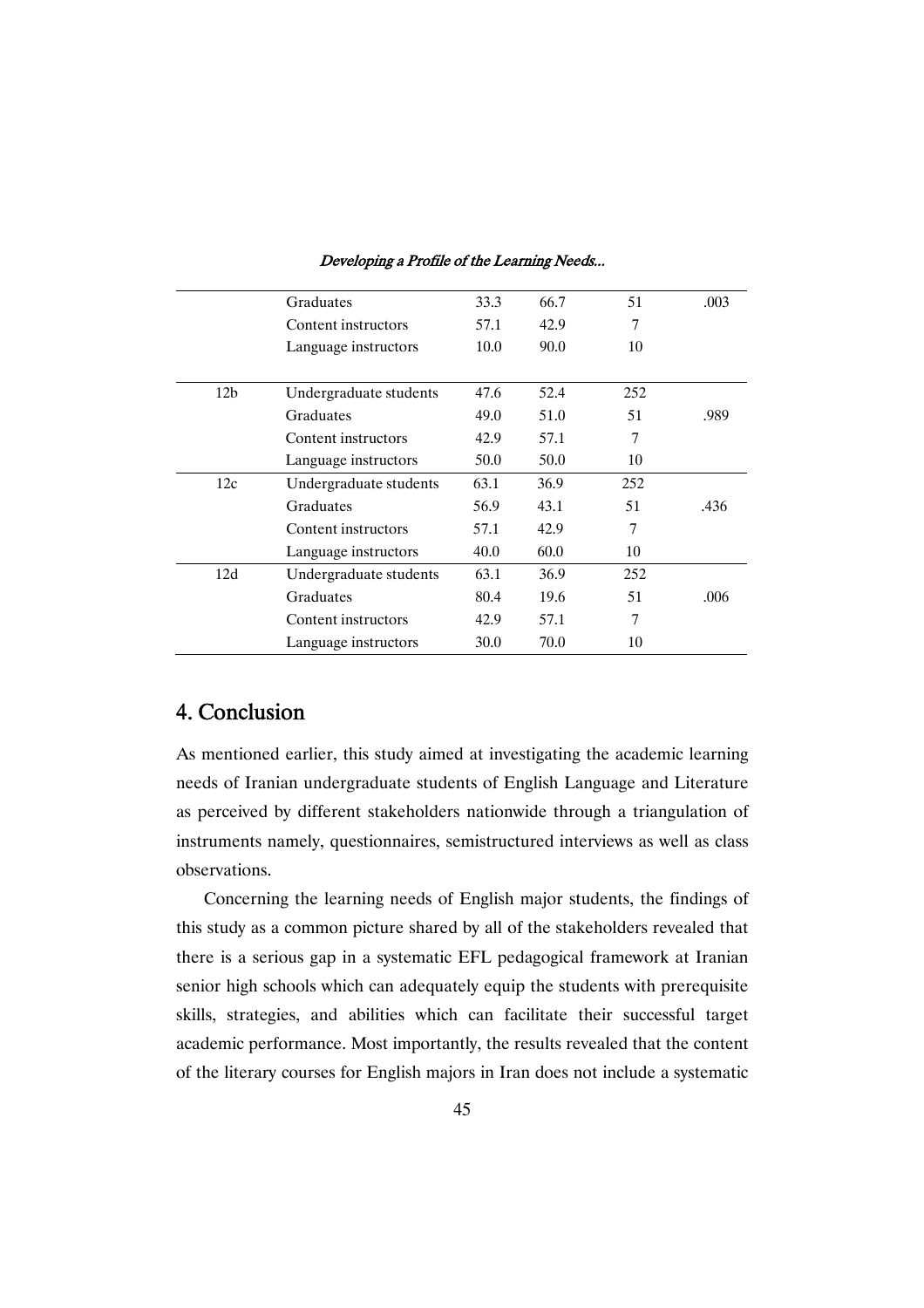pattern for imparting knowledge of English literature based on the students' expectations, difficulties, and their immediate or delayed needs. These gaps stem from the fact that the course design and curriculum development process for Iranian English majors have been based on the intuitions of course designers and curriculum developers regarding students' needs but not empirical research-based evidence derived from systematic needs analysis studies based on the collective views of the corresponding stakeholders.

Since no single method to language teaching can satisfy all of the contextspecific needs and expectations of the students, based on the post method approaches to language teaching, English literature instructors are recommended to seek alternatives to methods by synthesizing the strengths of different approaches to language teaching. Most importantly, it is suggested that they should conduct constant action research in an attempt to solve their practical classroom problems (Kumaravadivelu, 2006).

As for the implications of the present study, the discrepancies found between the current status of the literary courses for English majors and their learning needs call the attention of the academic course designers and curriculum developers to the importance of revising, refining, and renewing the existing courses based on the shared decision-making and meaningful interaction among different stakeholders in the course design community. In addition, some elective courses in learning and communication strategies as well as EFL culture learning should be provided at university or language institute contexts in order to enable the students to better satisfy their current or future academic and occupational needs.

Furthermore, the results of the current study call the attention of the literary specialists to seriously reconsider the traditional modes of their teacher-centred and examination-oriented methodologies by synthesizing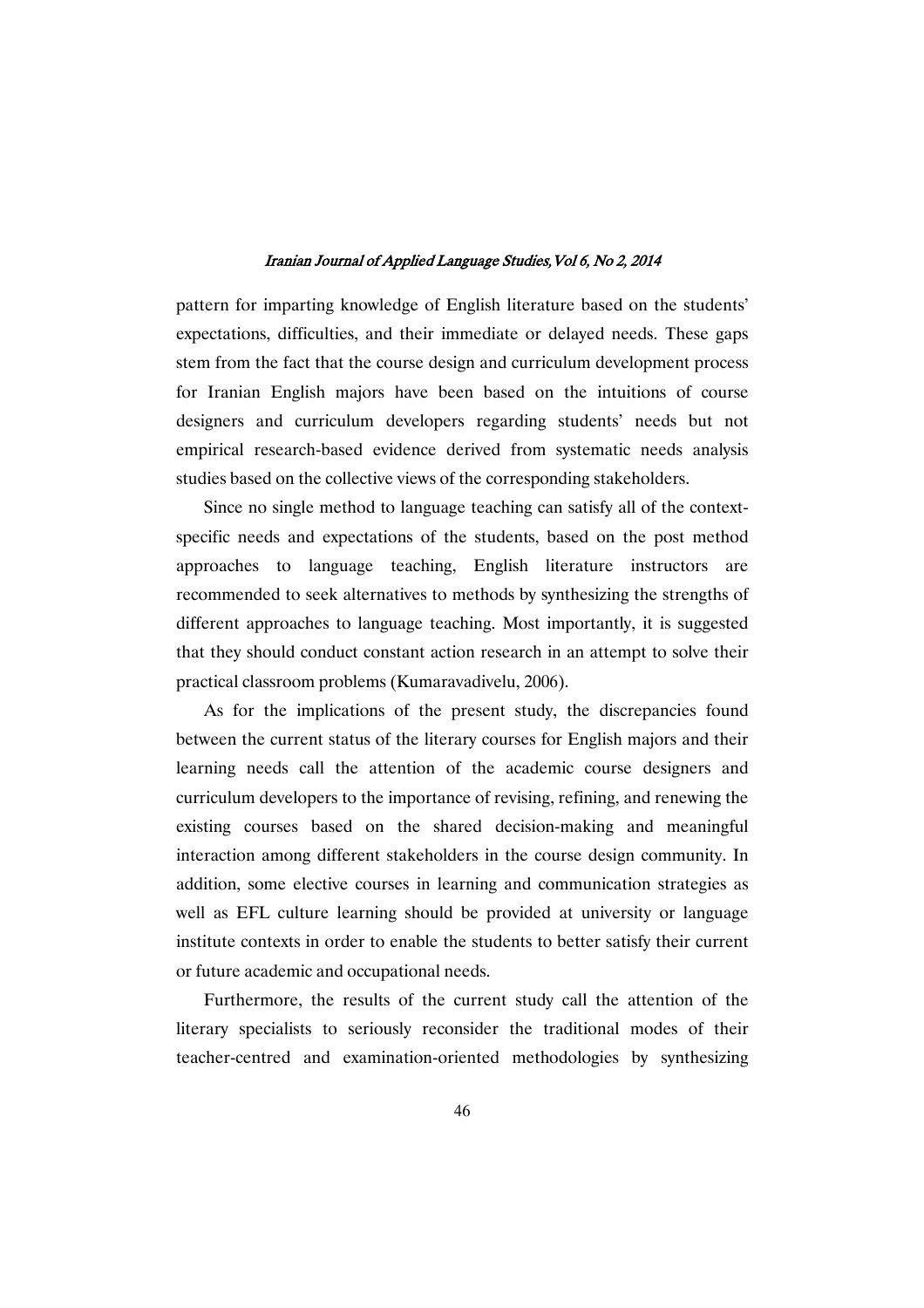communicative and learning-centered methodological policies and options. Likewise, they are recommended to adopt appropriate recently published literary genres and materials, different meaningful cooperative learning tasks and activities as well as SBI (Strategic-Based Instruction) in their classes in order to promote their students' learning and motivation via their positive learning experiences.

Given the importance of critical thinking, group performance, as well as learning and communication strategies in the prospective academic success of the students, EFL teachers and course designers at senior high schools, are recommended to utilize strategy training manuals in order to adjust the courses accordingly, and consequently, facilitate successful prospective academic performance of their students. Likewise, there is an urgent need to provide a consistent nationwide EFL pedagogical framework at the pre-university levels which can appropriately inform the students regarding the content of the academic English majors confronting them in order to facilitate their selection accordingly.

Provided that the above-mentioned principles, as well as the results of the present study in terms of the academic learning needs of Iranian English majors, are taken into account to accommodate the courses accordingly, students' learning and learner autonomy will be enhanced and consequently, the need for accountability in ELT for the above-mentioned students will be satisfied in part (Basturkmen, 2010; Long, 2005).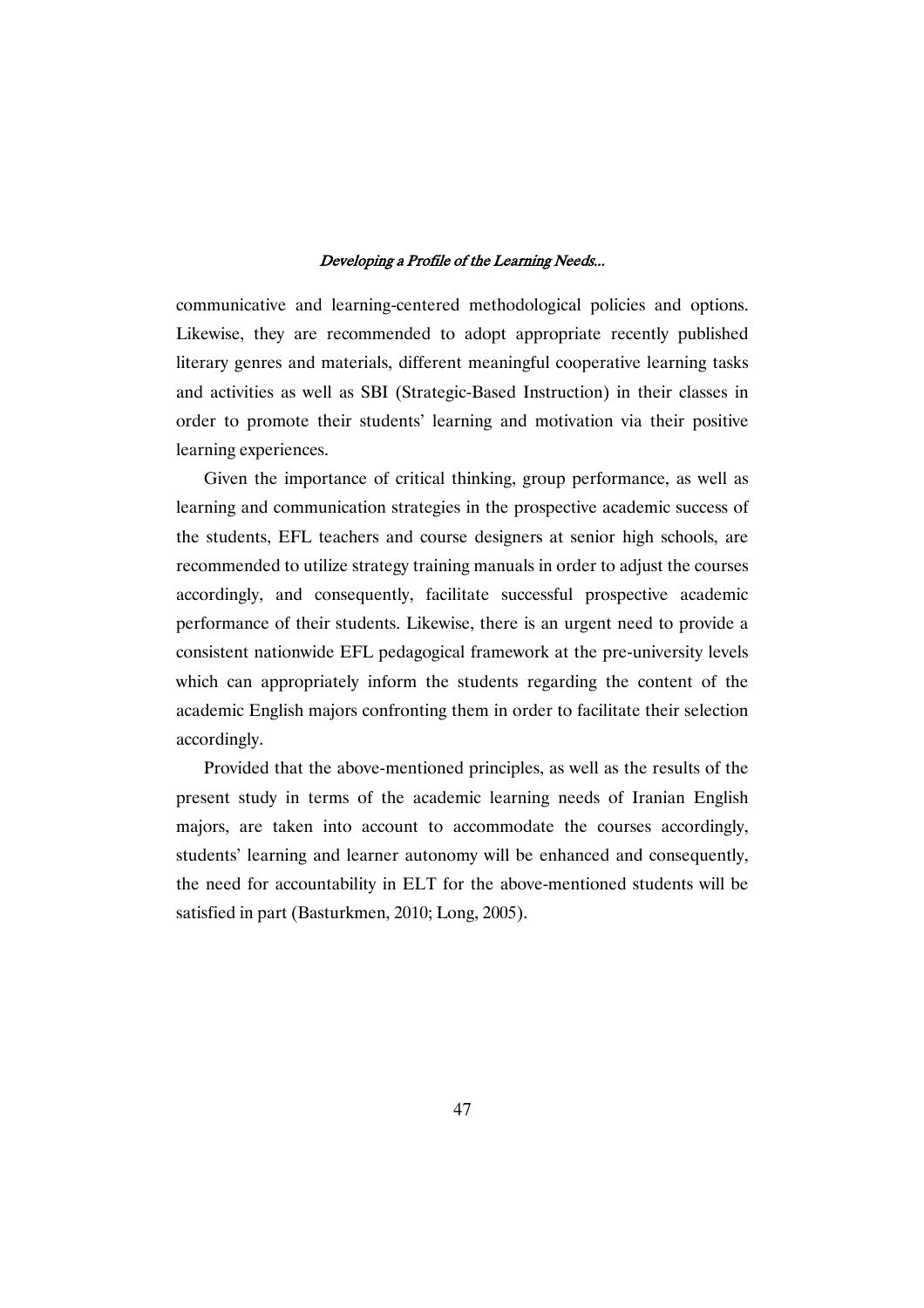## **References**

- Basturkmen, H. (2006). Ideas and options in English for specific purposes. London: Lawrence Erlbaum Associates Publishers.
- Basturkmen, H. (2010). Developing courses in English for specific purposes. England: Palgrave Macmillan.
- Benesch, S. (2001). Critical English for academic purposes: Theory, politics, and practice. London: Lawrence Erlbaum Associates Publishers.
- Brown, H. D. (2007). *Principals of language learning and teaching*. White plains, NY: Pearson Education.
- Cook, V. J. (Ed.). 2002. Language teaching methodology and the L2 user perspective. In Cook V. (Ed.): Portraits of the L2 User (pp. 325-343). Clevedon, England: Multilingual Matters.
- Deutch, Y. (2003). Needs analysis for academic legal English courses in Israel: A model of setting priorities. Journal of English for Academic Purposes, 2, 125– 146.
- Dudley-Evans, T., & St John, M. (1998). Developments in English for Specific Purposes. Cambridge: Cambridge University Press.
- Hutchinson, T., & Waters, A. (1987). *English for Specific Purposes*. Cambridge: Cambridge University Press.
- Hyland, K. (2006). English for academic purposes. New York: Routledge.
- Kaewpet, Ch. (2009). Framework for investigating learner needs: Needs analysis extended to curriculum development. Electronic Journal of Foreign Language Teaching,  $6(2)$ , 209–220.
- Kavaliauskiene, G., & D. Uzpaliene (2003). Ongoing needs analysis as a factor to successful language learning. Journal of Language and Learning, 1(1), 1-9.
- Kormos, J., E. H., Kontra & A. Csolle (20010. Language wants of English majors in a non-native context. System,  $30(2002)$ , 517-542.
- Kumaravadivelu, B. (2006). Understanding language teaching from method to postmethod. London: Lawrence Erlbaum Associates Publishers.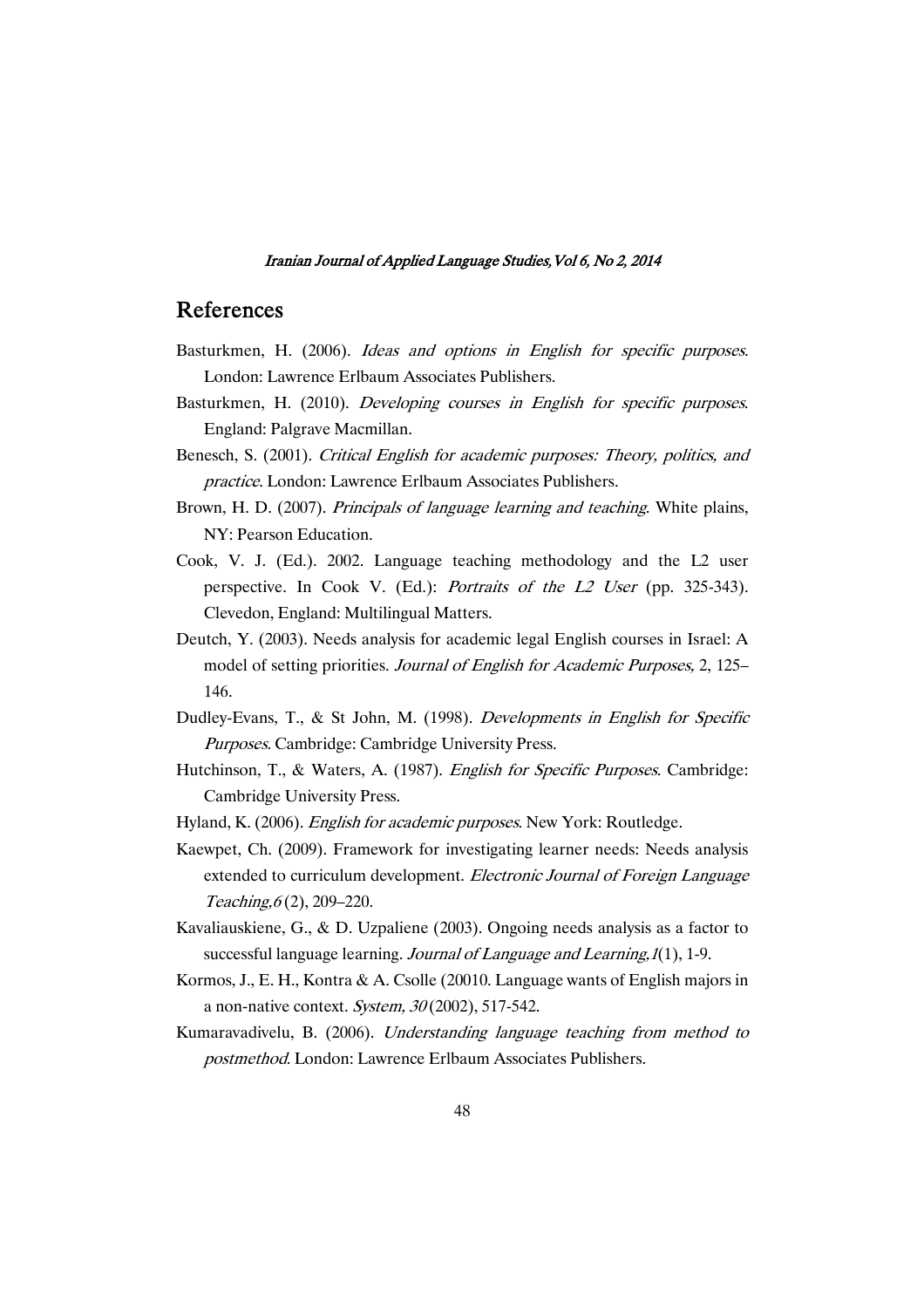- Long, M. H. (2005). Methodological issues in learner needs analysis. In Long, M. H. (Ed.), Second Language Needs Analysis (pp.19-76). Cambridge: Cambridge University Press.
- Lytle, S. L. (1988). From the inside out: Reinventing assessment. Focus on Basics,  $2(1)$ , 1-4.
- Mazdayasna, G. & M. H. Tahririan (2008). Developing a profile of the ESP needs of Iranian students: The case of students of nursing and midwifery. Journal of English for Academic Purposes, <sup>7</sup> (2008), 277-289. doi: 10.1016/j.jeap.2008 .10. 008
- Vandermeeren, S. (2005). 'Foreign language needs of business firm' in Long, M. H. (ed.): Second Language Needs Analysis (pp. 159-181). Cambridge: Cambridge University Press.
- Xiao, L. (2007). What can we learn from a learning needs analysis of Chinese English majors in a university context? Asian EFL Journal, 8(4), 74-91.

## **Appendices**

## Appendix A. The Undergraduate Students' Questionnaire

Dear participant,

The following questionnaire is a part of a research project which aims at investigating the academic needs of the Iranian undergraduate students of English Language and Literature.

#### I. Demographic Information

| 1. Gender:                  | Male | Female             |                     |
|-----------------------------|------|--------------------|---------------------|
| 2. Status:                  |      |                    |                     |
| a) Undergraduate student    |      |                    |                     |
| If yes, second-year student |      | Third-year student | Fourth-year student |
|                             |      |                    |                     |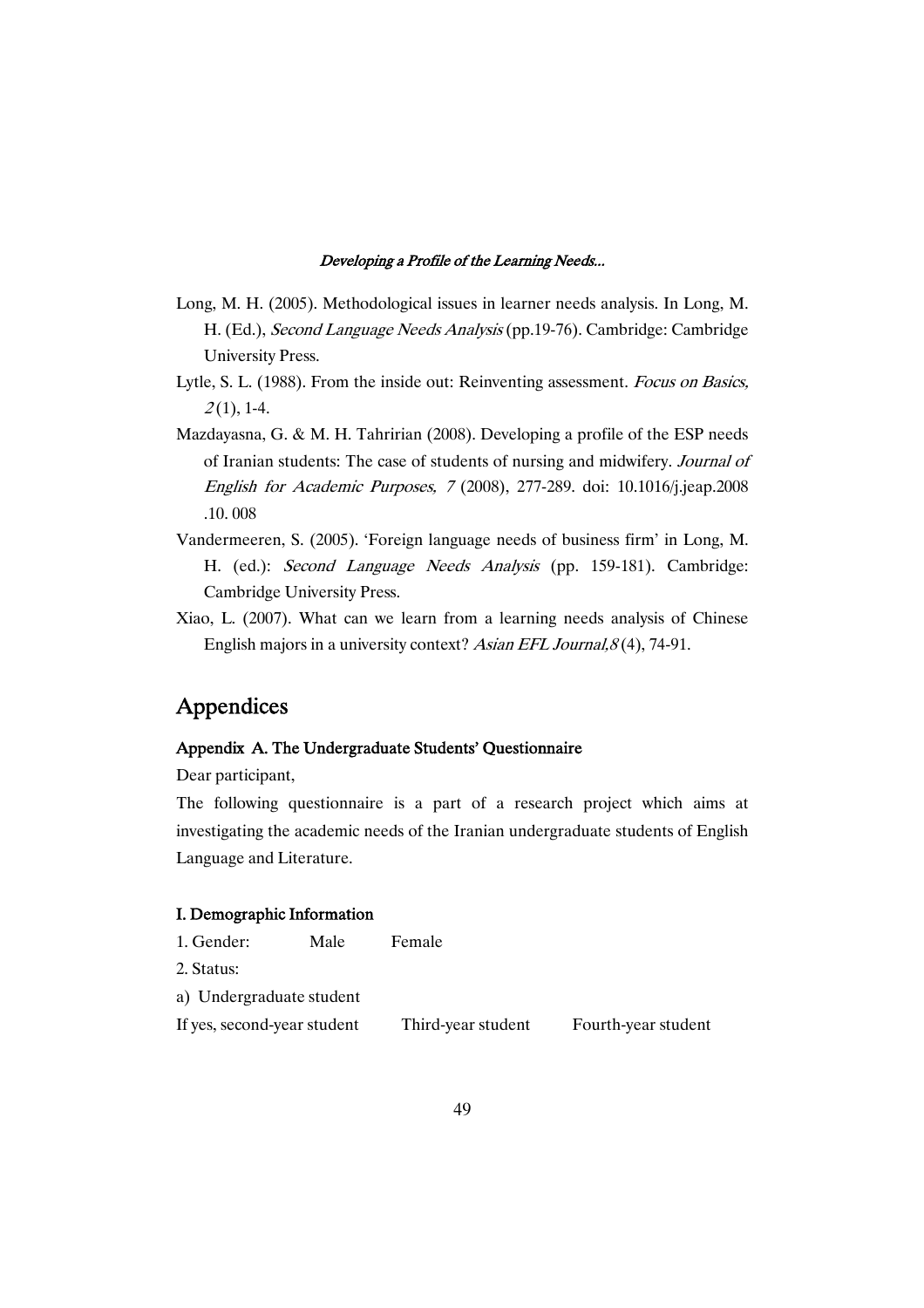3. University (please specify): …………………….. 4. Age:  $18-22$  years old  $23-27$  years old  $+28$  years old

### II. Learning needs

The second section of the questionnaire aims at seeking the opinions of undergraduate students and graduates of this major in terms of the learning needs of undergraduate students. Please notify that the italic statement "more than one answer can be selected" indicate that there may be more than one possible answer to the intended statement/question. Please read each statement/question and tick  $(v)$  the relevant choice according to your opinion.

1. English literature textbooks and courses are very practical, effective, and interesting to me.

Strongly agree Agree No idea Disagree Strongly disagree

- 2. I have chosen my major because………… (more than one answer can be selected)
- a) I am very interested in General English knowledge.

b) I am very interested in English literature.

c) It is more known rather than the other English majors (i.e., Translation, Linguistics).

d) Knowing English literature is prestigious.

3. I participate in English Literature class activities and discussions.

Strongly agree Agree No idea Disagree Strongly disagree

4. What reason(s) do you suggest for your possible lack of participation in English literature classes? (more than one answer can be selected)

a) Some questions do not challenge me enough.

b) I am afraid of making mistakes and loss of face.

c) I do not have enough information.

d) Some topics are not interesting.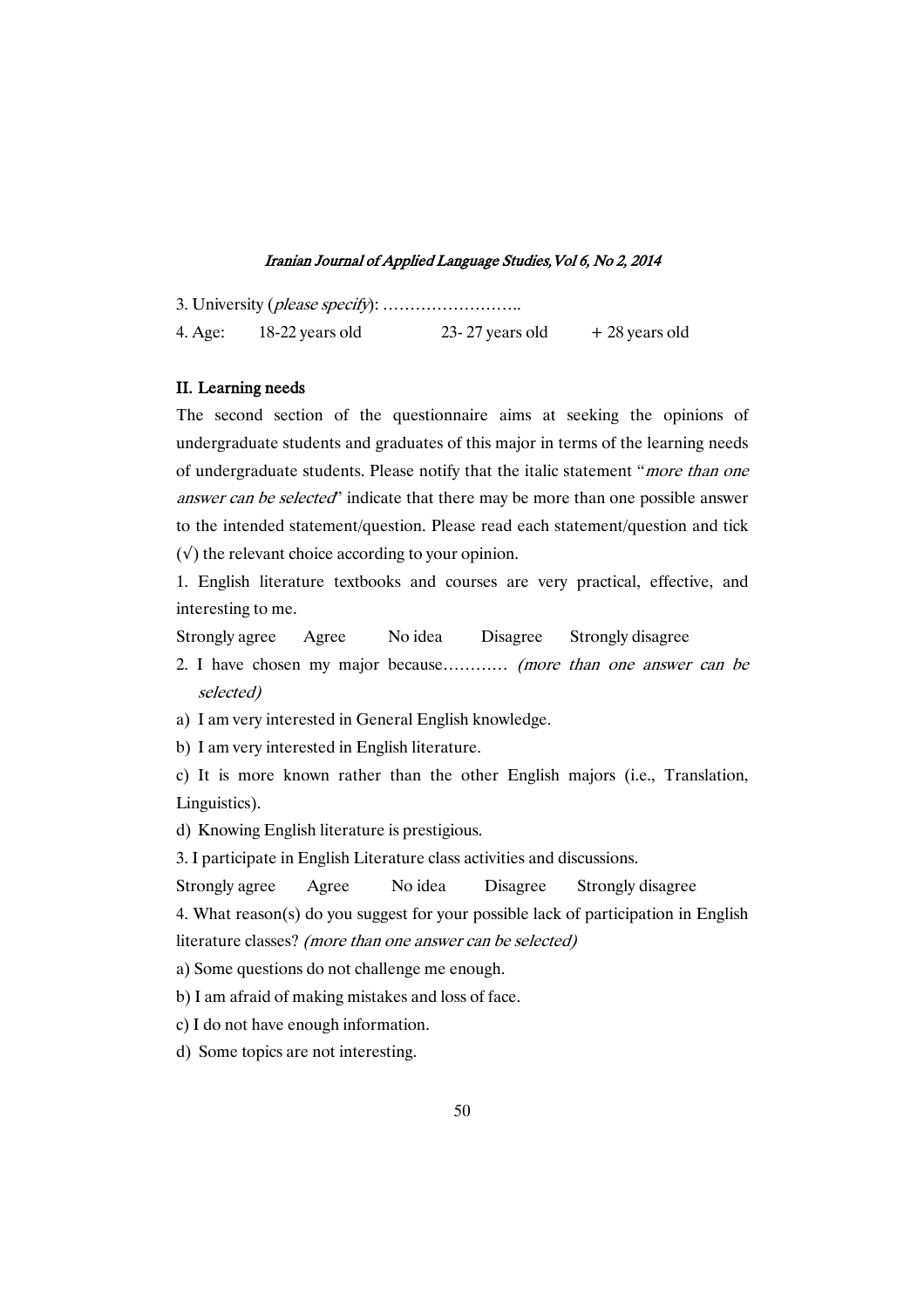5. The number of credits devoted to English literature courses at the undergraduate level is adequate.

Strongly agree Agree No idea Disagree Strongly disagree 6. The specialized English literature courses should be presented to the students from the …………….

a) First-semester b)second-semester c) third-semester d) fourth semester

7. English literature students and instructors should sometimes use the Persian language when they encounter problematic areas in their classes.

Strongly agree Agree No idea Disagree Strongly disagree

8. I assume that the instructor is the most reliable and the primary source of knowledge in the classroom.

Strongly agree Agree No idea Disagree Strongly disagree

9. I consider English culture as………..

a) the culture of Americans and British which is unrelated to me.

b) new horizons to other countries' cultures and histories.

- 10. The evaluation method for English literature courses should be based on……
- a) final examination performance b) evaluation during the course
- c) short projects d) all of the above

11. I prefer……….. in the English literature classes.

a) pair work b)group work c)individual work

12. What do you expect to do after graduation? (more than one answer can be selected)

a) I expect to teach EFL (English as a Foreign Language).

b) I expect to continue my M.A. studies in English literature.

c) I expect to continue my M.A. studies in TEFL (Teaching English as a Foreign Language).

d) I do not have clear expectations of my future.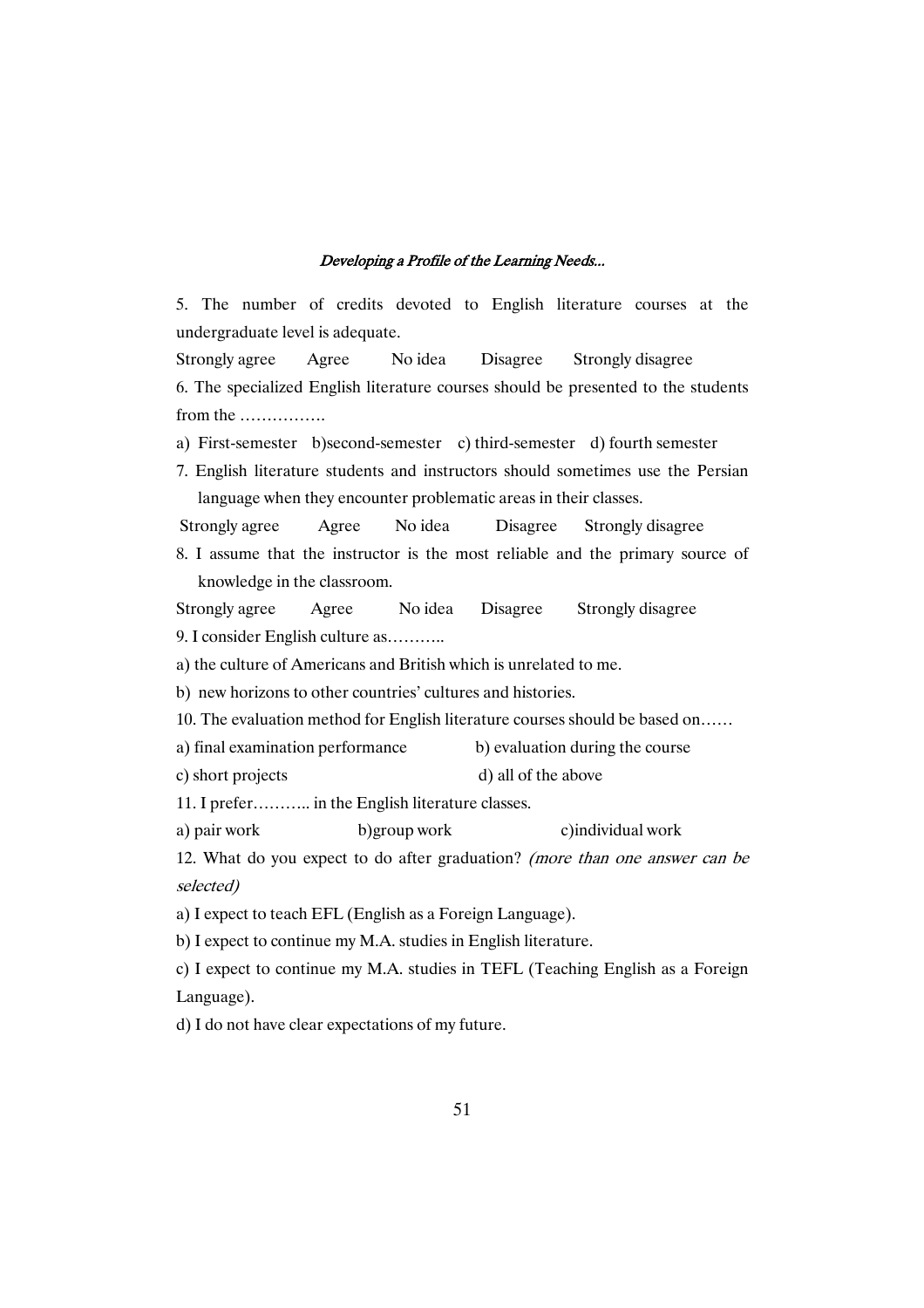## Appendix B. The Graduates' Questionnaire

Dear participant,

The following questionnaire is a part of a research project which aims at investigating the academic needs of the Iranian undergraduate students of English Language and Literature.

#### I. Demographic Information

1. Gender: Male Female 2. Status: Graduate: of the year 2009 of the year 2010 of the year 2011 of the year 2012 3. University (please specify):…………………….. 4. Age:  $18-22$  years old  $23-27$  years old  $+28$  years old

#### II. Learning needs

The second section of the questionnaire aims at seeking the opinions of undergraduate students and graduates of this major in terms of the learning needs of undergraduate students. Please notify that the italic statement "more than one answer can be selected" indicate that there may be more than one possible answer to the intended statement/question. Please read each statement/question and tick  $(v)$  the relevant choice according to your opinion.

1. English literature textbooks and courses were very practical, effective, and interesting to me.

| Strongly agree | Agree | No idea | Disagree | Strongly disagree |
|----------------|-------|---------|----------|-------------------|
|                |       |         |          |                   |

- 2. I had chosen my major because………… (more than one answer can be selected)
- e) I was very interested in General English knowledge.
- f) I was very interested in English literature.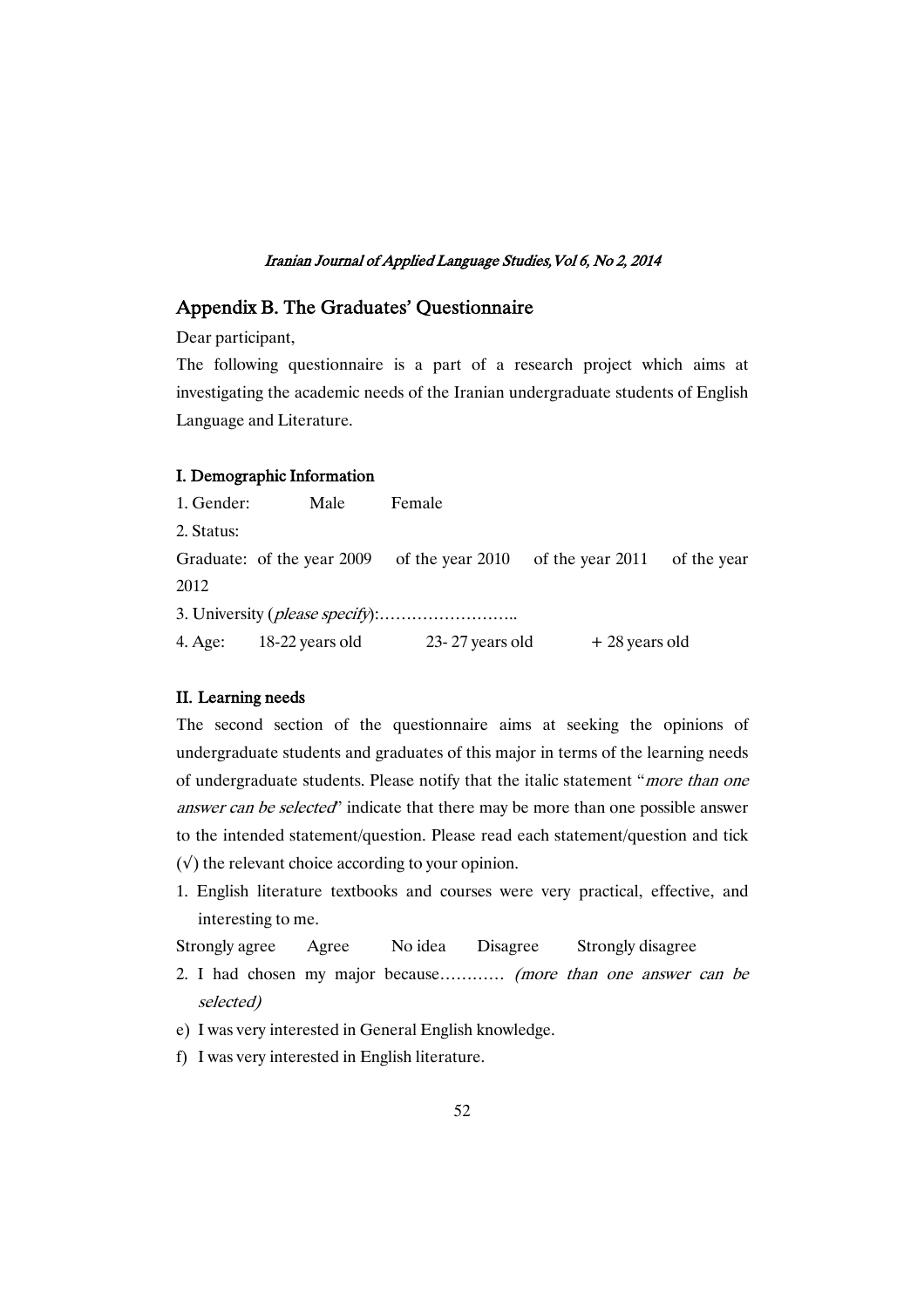- g) It was more known rather than the other English majors (i.e., Translation, Linguistics).
- h) Knowing English literature was prestigious.
- 3. I participated in English Literature class activities and discussions. Strongly agree Agree No idea Disagree Strongly disagree
- 4. What reason(s) do you suggest for your possible lack of participation in English literature classes? (more than one answer can be selected)
- a) Some questions did not challenge me enough.
- b) I was afraid of making mistakes and loss of face.
- c) I did not have enough information.
- d) Some topics were not interesting.
- 5. The number of credits devoted to English literature courses at the undergraduate level was adequate.
- Strongly agree Agree No idea Disagree Strongly disagree
- 6. The specialized English literature courses should be presented to the students from the …………….
- b) First-semester b) second-semester c) third-semester d) fourth semester
- 7. English literature students and instructors should sometimes use the Persian language when they encounter problematic areas in their classes.

Strongly agree Agree No idea Disagree Strongly disagree

- 8. I assumed that the instructor is the most reliable and the primary source of knowledge in the classroom.
- Strongly agree Agree No idea Disagree Strongly disagree
- 9. I considered English culture as………..
- a) the culture of Americans and British which is unrelated to me.
- b) new horizons to other countries' cultures and histories.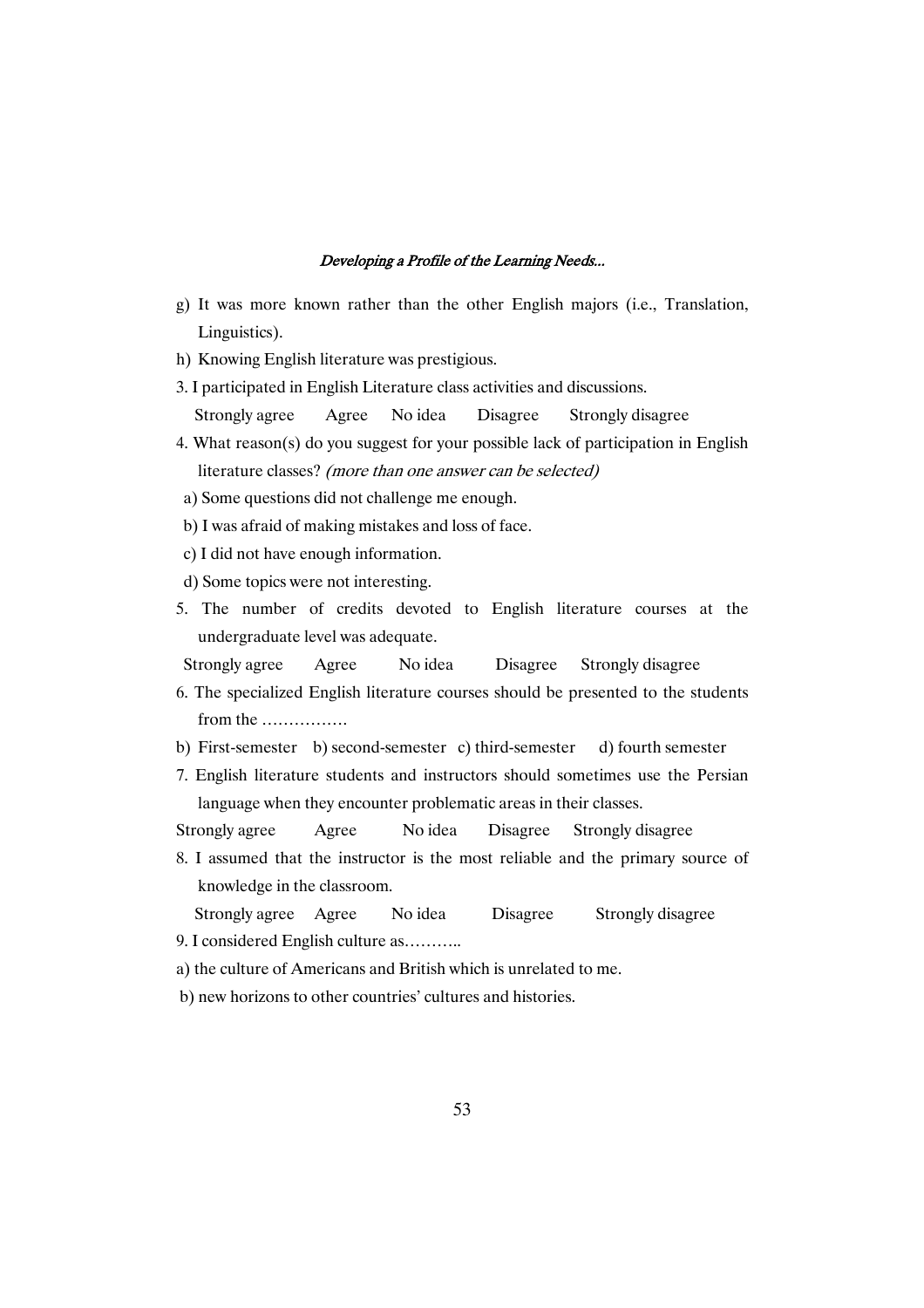- 10. The evaluation method for English literature courses should be based on……
- a) final examination performance b) evaluation during the course
- c)short projects d) all of the above
- 11. I preferred……….. in the English literature classes.
- a) pair work b)group work c)individual work
- 12. What did you expect to do after graduation? (more than one answer can be selected)
- a) I expected to teach EFL (English as a Foreign Language).
- b) I expected to continue my M.A. studies in English literature.
- c) I expected to continue my M.A. studies in TEFL (Teaching English as a Foreign Language).
- d) I did not have clear expectations of my future.

#### Appendix C. The Content and Language Instructors' Questionnaire

Dear participant,

The following questionnaire is a part of a research project which aims at investigating the academic needs of Iranian undergraduate students of English Language and Literature.

## I. Demographic information

1. Gender: Male Female

2. Status: Instructor of English literature Instructor of English language

3. University (please specify): ……………….

## II. Learning needs

The second section of the questionnaire aims at seeking the opinions of English Language and Literature instructors in terms of the learning needs of the undergraduate students. Please notify that the italic statement "more than one answer can be selected" indicate that there may be more than one possible answer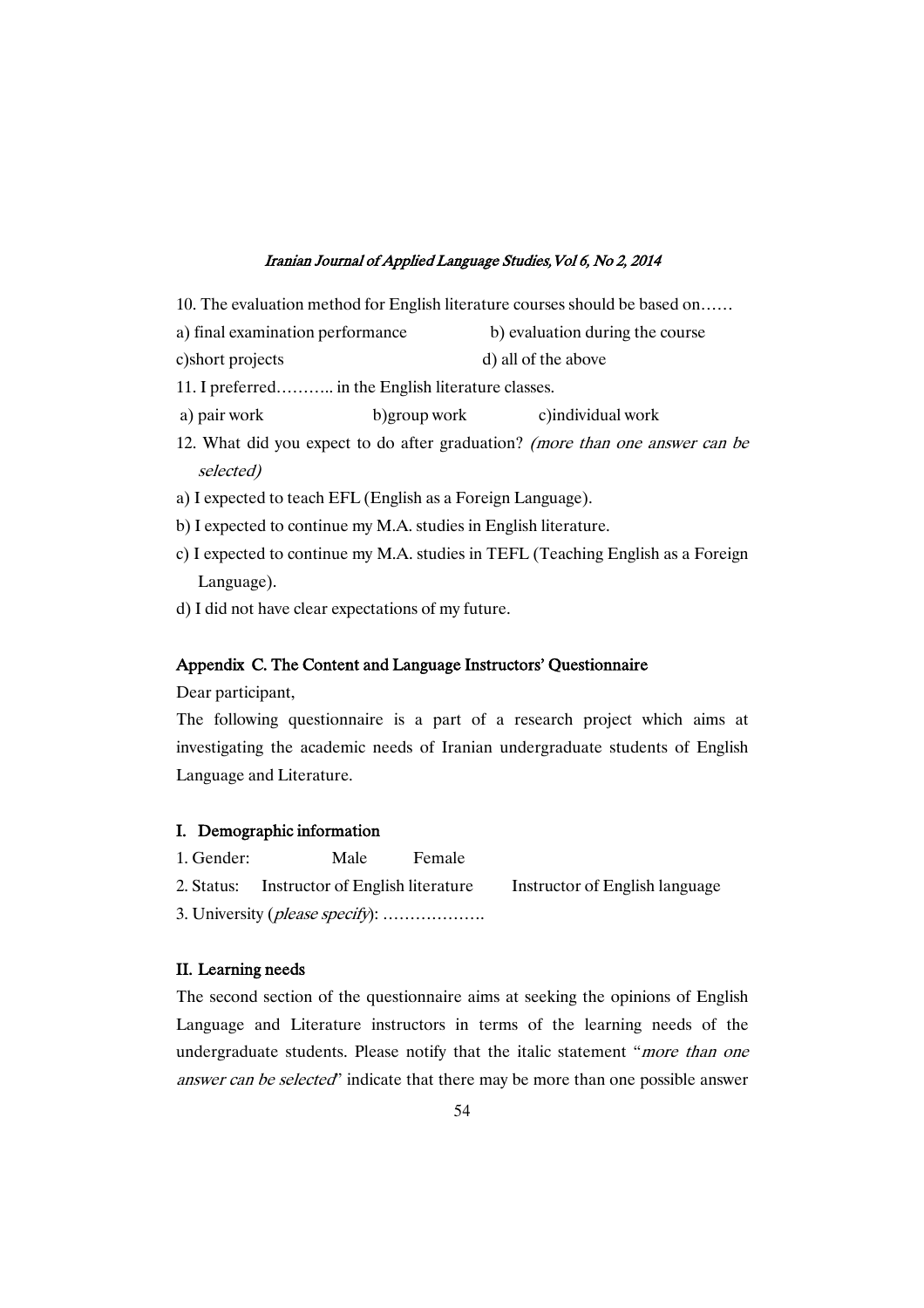to the intended statement/question. Please read each statement/question and tick  $(v)$  the relevant choice according to your opinion.

1. English literature textbooks and courses are very practical, effective, and interesting to students of this major.

Strongly agree Agree No idea Disagree Strongly disagree

2. Students of English Language and Literature have chosen this major because………… (more than one answer can be selected)

a) They are very interested in general English knowledge.

b) They are very interested in English literature.

c) It is more known rather than the other English majors (i.e., Translation, Linguistics).

d) Knowing English literature is prestigious.

3. The majority of the students participate in English literature class activities and discussions.

Strongly agree Agree No idea Disagree Strongly disagree

4. What reason(s) do you suggest for students' lack of participation in English literature classes? (more than one answer can be selected)

a) Some questions do not challenge them enough.

b) They are afraid of making mistakes and loss of face.

c) They do not have enough information.

d) Some topics are not interesting.

5. The number of credits devoted to English literature courses at the undergraduate level is adequate.

Strongly agree Agree No idea Disagree Strongly disagree

6. The specialized English literature courses should be presented to the students from the ………….

a) First-semester b)second-semester c) third-semester d) fourth semester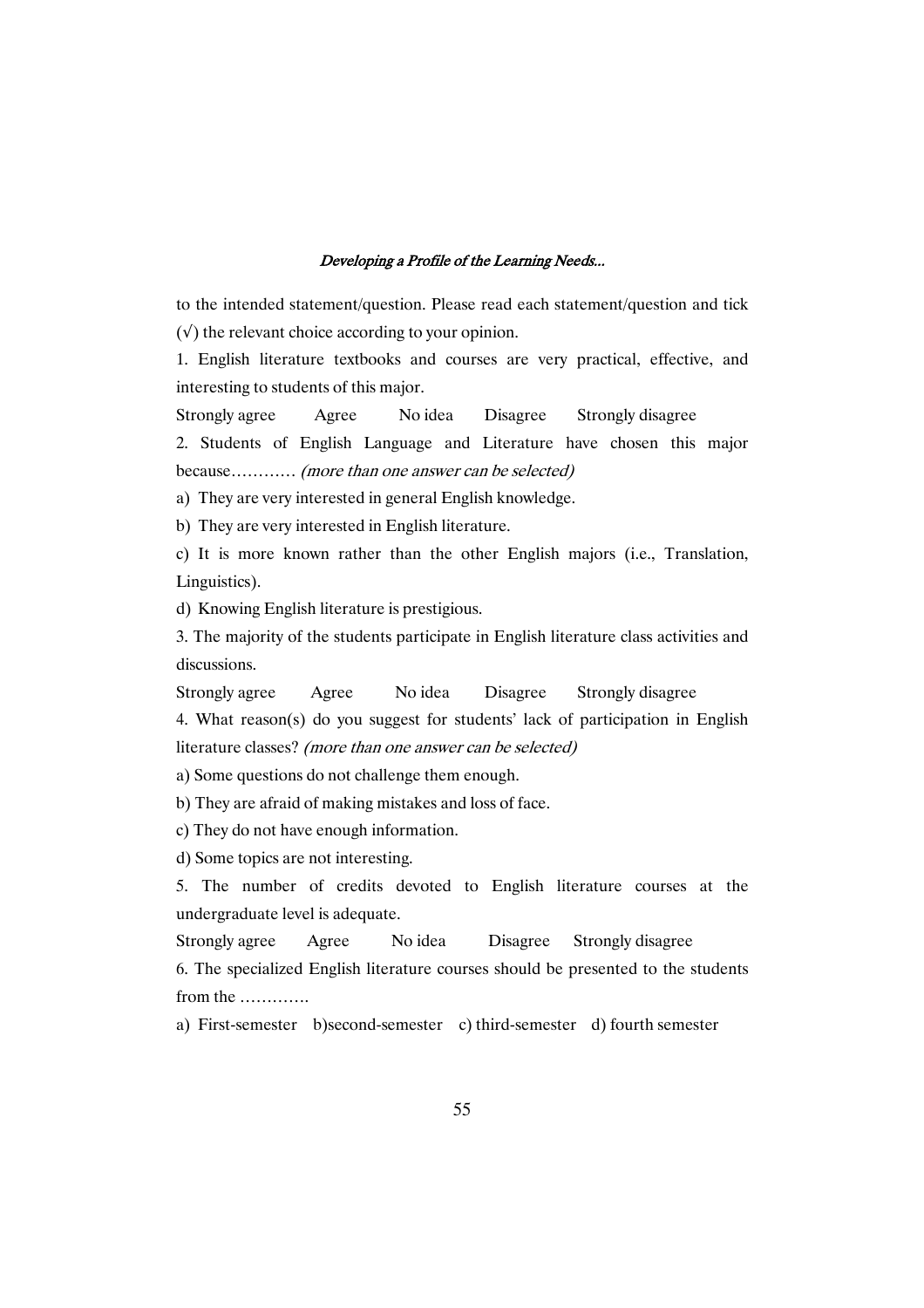7. English literature students and instructors should sometimes use the Persian language when they encounter problematic areas in their classes. Strongly agree Agree No idea Disagree Strongly disagree 8. Students of this major assume that the instructor is the most reliable and the primary source of knowledge in the classroom.

Strongly agree Agree No idea Disagree Strongly disagree

9. Students of this major consider English culture as………..

a) the culture of Americans and British which is unrelated to them.

b) new horizons to other countries' cultures and histories.

10. The evaluation method for English literature courses should be based on………

a) final examination performance b) evaluation during the course

c) short projects d) all of the above

11. Students of this major prefer……….. in their English literature classes.

a) pair work b)group work c)individual work

12. What do the students of this major expect to do after graduation? (more than one answer can be selected)

a) They expect to teach EFL (English as a Foreign Language).

b) They expect to continue their M.A. studies in English literature.

c) They expect to continue their M.A. studies in TEFL (Teaching English as a Foreign Language).

d) They do not have clear expectations of their future.

#### Appendix D. Undergraduate Students' Semistructured Interview

Please answer the following questions regarding the learning needs of undergraduate students of English Language and Literature.

1.What is your attitude towards speaking out in English literature classes? Do you participate in English literature class discussions? (If negative, why?)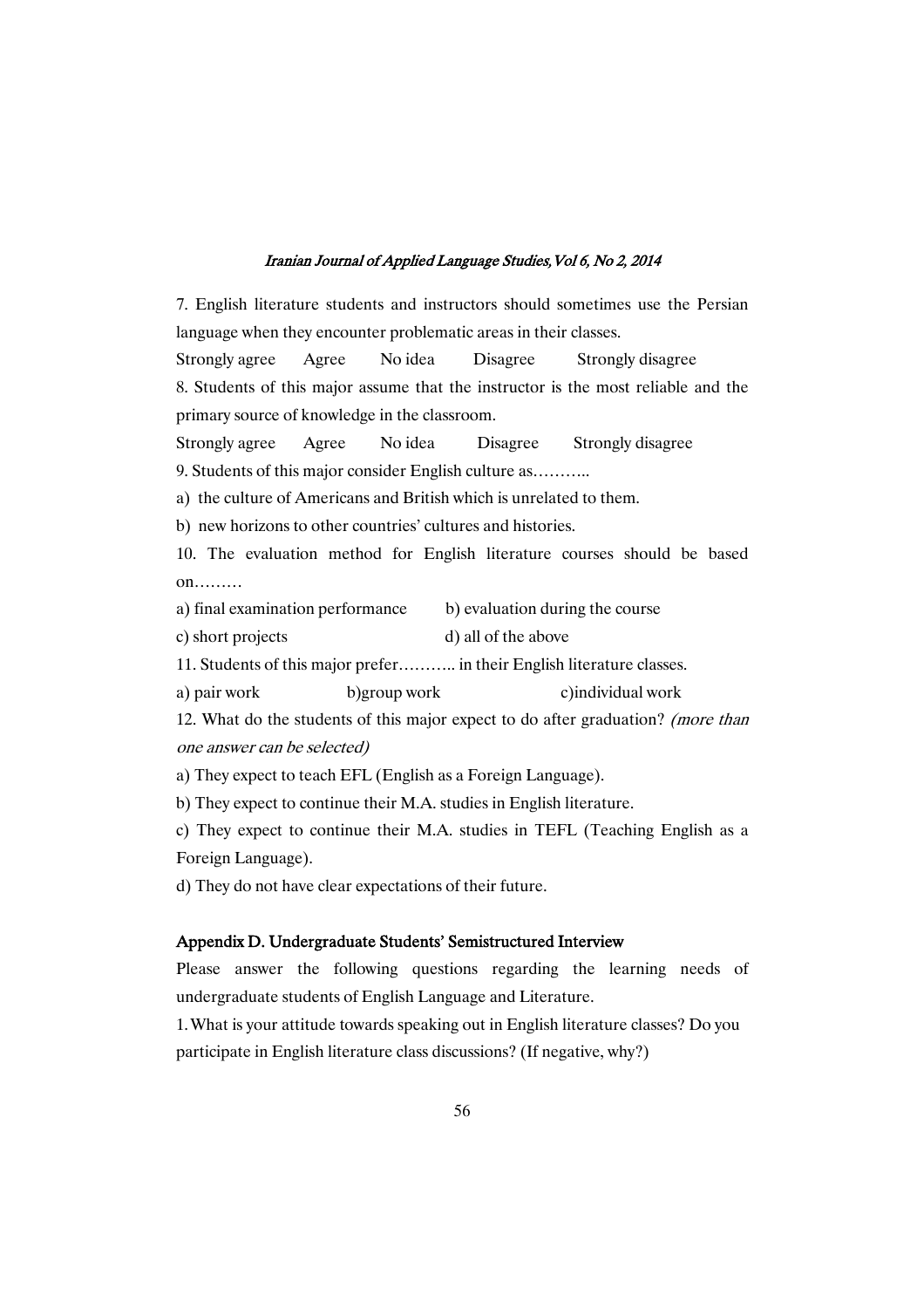2. How was your motivation towards learning English literature at the entry to the university? Did your motivation increase or decrease as you proceeded through the course of your academic studies?

3.What is your perception of being active in English literature classes?

4.Do you prefer student-centered, teacher-centered, or interactive-based English literature classes? Why?

5.What are the main problems and difficulties which you have encountered during your academic studies?

6. What are your expectations of learning English language and literature?

### Appendix E. Graduates' Semistructured Interview

Please answer the following questions regarding the learning needs of undergraduate students of English Language and Literature.

1. What was your attitude towards speaking out in English literature classes? Did you participate in English literature class discussions? (If negative, why?)

2. How was your motivation towards learning English literature at the entry to the university? Did your motivation increase or decrease as you proceeded through the course of your academic studies?

3. What was your perception of being active in English literature classes?

4. Did you prefer student-centered, teacher-centered, or interactive-based English literature classes? Why?

5. What were the main problems and difficulties which you had encountered during your academic studies?

6. What were your expectations of learning English language and literature?

## Appendix F. Instructors' Semistructured Interview

Please answer the following questions regarding the learning needs of undergraduate students of English Language and Literature.